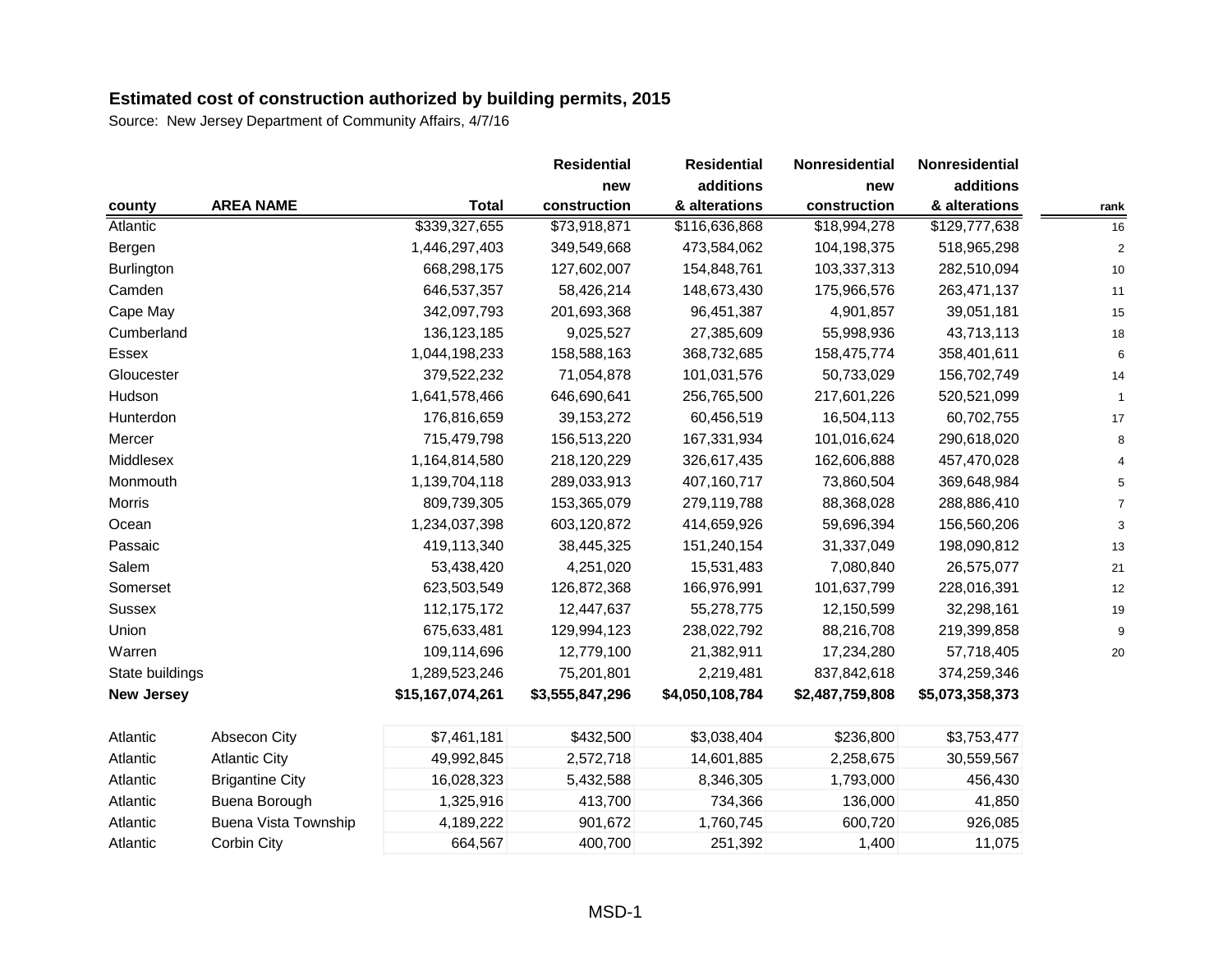|          |                          |              | <b>Residential</b> | <b>Residential</b> | Nonresidential | Nonresidential |      |
|----------|--------------------------|--------------|--------------------|--------------------|----------------|----------------|------|
|          |                          |              | new                | additions          | new            | additions      |      |
| county   | <b>AREA NAME</b>         | <b>Total</b> | construction       | & alterations      | construction   | & alterations  | rank |
| Atlantic | Egg Harbor City          | 2,489,331    | 0                  | 1,067,719          | 0              | 1,421,612      |      |
| Atlantic | Egg Harbor Township      | 49,425,372   | 11,341,686         | 25,222,703         | 2,770,929      | 10,090,054     |      |
| Atlantic | <b>Estell Manor City</b> | 3,345,245    | 174,000            | 438,965            | 136,840        | 2,595,440      |      |
| Atlantic | Folsom Borough           | 1,370,320    | 500                | 257,830            | 746,025        | 365,965        |      |
| Atlantic | Galloway Township        | 32,060,357   | 2,679,875          | 11,278,148         | 3,901,100      | 14,201,234     |      |
| Atlantic | Hamilton Township        | 31,632,611   | 4,565,795          | 6,356,771          | 682,914        | 20,027,131     |      |
| Atlantic | <b>Hammonton Town</b>    | 12,440,050   | 1,020,000          | 4,293,164          | 882,114        | 6,244,772      |      |
| Atlantic | Linwood City             | 6,743,619    | 1,140,800          | 2,561,907          | 0              | 3,040,912      |      |
| Atlantic | Longport Borough         | 12,999,486   | 9,040,873          | 3,947,413          | $\mathbf{0}$   | 11,200         |      |
| Atlantic | Margate City             | 35,680,413   | 20,714,783         | 9,572,451          | 49,500         | 5,343,679      |      |
| Atlantic | Mullica Township         | 3,282,869    | 1,034,082          | 1,494,745          | 371,103        | 382,939        |      |
| Atlantic | Northfield City          | 14,329,816   | 485,800            | 3,707,928          | 989,001        | 9,147,087      |      |
| Atlantic | Pleasantville City       | 9,918,280    | 1,220,002          | 4,169,421          | 609,301        | 3,919,556      |      |
| Atlantic | Port Republic City       | 1,086,355    | 508,000            | 578,355            | $\Omega$       | 0              |      |
| Atlantic | Somers Point City        | 12,388,188   | 3,348,697          | 3,111,788          | 1,598,299      | 4,329,404      |      |
| Atlantic | Ventnor City             | 28,184,336   | 5,947,069          | 9,325,563          | 1,105,700      | 11,806,004     |      |
| Atlantic | Weymouth Township        | 2,288,953    | 543,031            | 518,900            | 124,857        | 1,102,165      |      |
| Bergen   | Allendale Borough        | 20,768,682   | 2,782,420          | 9,349,604          | 3,250          | 8,633,408      |      |
| Bergen   | Alpine Borough           | 17,993,591   | 7,419,400          | 3,885,319          | 57,000         | 6,631,872      |      |
| Bergen   | Bergenfield Borough      | 21,065,860   | 4,784,002          | 15,825,406         | 0              | 456,452        |      |
| Bergen   | Bogota Borough           | 6,335,975    | 1,626,950          | 3,440,727          | $\Omega$       | 1,268,298      |      |
| Bergen   | Carlstadt Borough        | 15,694,792   | 435,900            | 1,353,863          | 2,205,000      | 11,700,029     |      |
| Bergen   | Cliffside Park Borough   | 26,199,280   | 15,027,100         | 8,529,863          | 951,000        | 1,691,317      |      |
| Bergen   | Closter Borough          | 17,773,537   | 3,605,367          | 3,709,892          | 7,449,298      | 3,008,980      |      |
| Bergen   | Cresskill Borough        | 13,849,858   | 5,847,733          | 6,052,825          | $\Omega$       | 1,949,300      |      |
| Bergen   | Demarest Borough         | 15,360,940   | 6,988,537          | 5,600,467          | 2,114,690      | 657,246        |      |
| Bergen   | Dumont Borough           | 9,532,500    | 387,000            | 6,546,440          | $\mathbf{0}$   | 2,599,060      |      |
| Bergen   | Elmwood Park Borough     | 13,501,710   | 1,760,500          | 6,196,561          | 22,500         | 5,522,149      |      |
| Bergen   | East Rutherford Borough  | 14,215,857   | 267,100            | 2,476,164          | $\mathbf 0$    | 11,472,593     |      |
| Bergen   | Edgewater Borough        | 39,497,456   | 22,333,642         | 7,835,327          | 4,961,975      | 4,366,512      |      |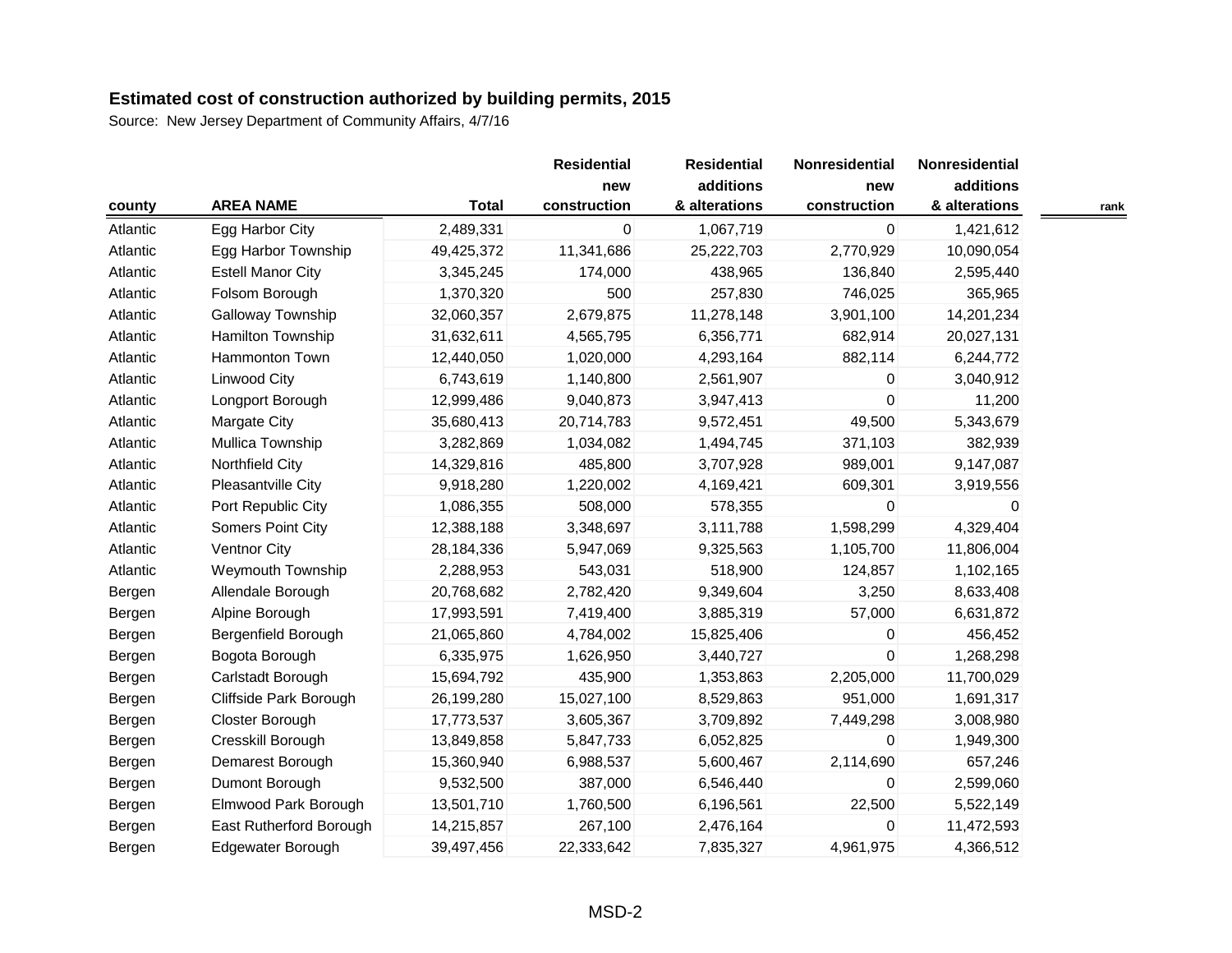|        |                          |              | <b>Residential</b> | <b>Residential</b> | Nonresidential | Nonresidential |      |
|--------|--------------------------|--------------|--------------------|--------------------|----------------|----------------|------|
|        |                          |              | new                | additions          | new            | additions      |      |
| county | <b>AREA NAME</b>         | <b>Total</b> | construction       | & alterations      | construction   | & alterations  | rank |
| Bergen | Emerson Borough          | 8,559,826    | 2,974,582          | 4,210,097          | $\mathbf 0$    | 1,375,147      |      |
| Bergen | <b>Englewood City</b>    | 54,167,898   | 6,523,001          | 4,823,950          | 2,098,000      | 40,722,947     |      |
| Bergen | Englewood Cliffs Borough | 33,116,303   | 16,103,518         | 4,266,288          | 48,850         | 12,697,647     |      |
| Bergen | Fair Lawn Borough        | 39,725,777   | 1,742,780          | 17,169,858         | 797,112        | 20,016,027     |      |
| Bergen | Fairview Borough         | 9,529,995    | 2,522,100          | 4,746,756          | 15,790         | 2,245,349      |      |
| Bergen | Fort Lee Borough         | 60,988,445   | 21,824,352         | 17,436,091         | 3,276,401      | 18,451,601     |      |
| Bergen | Franklin Lakes Borough   | 50,505,673   | 23,920,136         | 13,657,788         | 628,950        | 12,298,799     |      |
| Bergen | <b>Garfield City</b>     | 29,473,246   | 19,471,620         | 4,183,954          | 2,339,977      | 3,477,695      |      |
| Bergen | Glen Rock Borough        | 20,763,831   | 3,939,230          | 12,163,671         | 84,300         | 4,576,630      |      |
| Bergen | Hackensack City          | 77,674,052   | 8,709,821          | 8,431,754          | 20,944,550     | 39,587,927     |      |
| Bergen | Harrington Park Borough  | 6,196,498    | 1,129,700          | 3,985,649          | 0              | 1,081,149      |      |
| Bergen | Hasbrouck Heights Boroug | 13,019,512   | 960,200            | 5,340,563          | 0              | 6,718,749      |      |
| Bergen | Haworth Borough          | 10,551,021   | 2,386,800          | 3,086,776          | 0              | 5,077,445      |      |
| Bergen | Hillsdale Borough        | 11,296,912   | 1,184,500          | 5,597,893          | 1,683,600      | 2,830,919      |      |
| Bergen | Ho-Ho-Kus Borough        | 7,385,190    | 2,362,700          | 4,433,415          | 0              | 589,075        |      |
| Bergen | Leonia Borough           | 5,868,766    | 0                  | 5,003,414          | 0              | 865,352        |      |
| Bergen | Little Ferry Borough     | 9,248,182    | $\mathbf 0$        | 2,787,378          | 1,219,000      | 5,241,804      |      |
| Bergen | Lodi Borough             | 16,945,046   | 1,194,550          | 10,022,211         | 0              | 5,728,285      |      |
| Bergen | Lyndhurst Township       | 17,314,381   | 2,112,450          | 7,489,100          | 67,700         | 7,645,131      |      |
| Bergen | Mahwah Township          | 34,729,417   | 9,427,138          | 15,359,429         | 2,981,753      | 6,961,097      |      |
| Bergen | Maywood Borough          | 5,889,819    | 649,500            | 2,912,745          | 0              | 2,327,574      |      |
| Bergen | Midland Park Borough     | 8,440,526    | 406,000            | 3,649,254          | 0              | 4,385,272      |      |
| Bergen | Montvale Borough         | 31,297,676   | 15, 157, 875       | 6,301,802          | 197,814        | 9,640,185      |      |
| Bergen | Moonachie Borough        | 8,417,580    | 0                  | 3,187,200          | 0              | 5,230,380      |      |
| Bergen | New Milford Borough      | 6,465,176    | 1,245,000          | 4,108,749          | 0              | 1,111,427      |      |
| Bergen | North Arlington Borough  | 5,669,210    | 429,450            | 3,934,410          | 850            | 1,304,500      |      |
| Bergen | Northvale Borough        | 10,266,131   | 5,721,910          | 2,020,292          | 0              | 2,523,929      |      |
| Bergen | Norwood Borough          | 6,213,578    | 2,142,089          | 4,071,489          | 0              | $\Omega$       |      |
| Bergen | Oakland Borough          | 19,942,254   | 954,802            | 8,247,505          | 0              | 10,739,947     |      |
| Bergen | Old Tappan Borough       | 7,732,110    | 3,990,000          | 2,821,914          | 695            | 919,501        |      |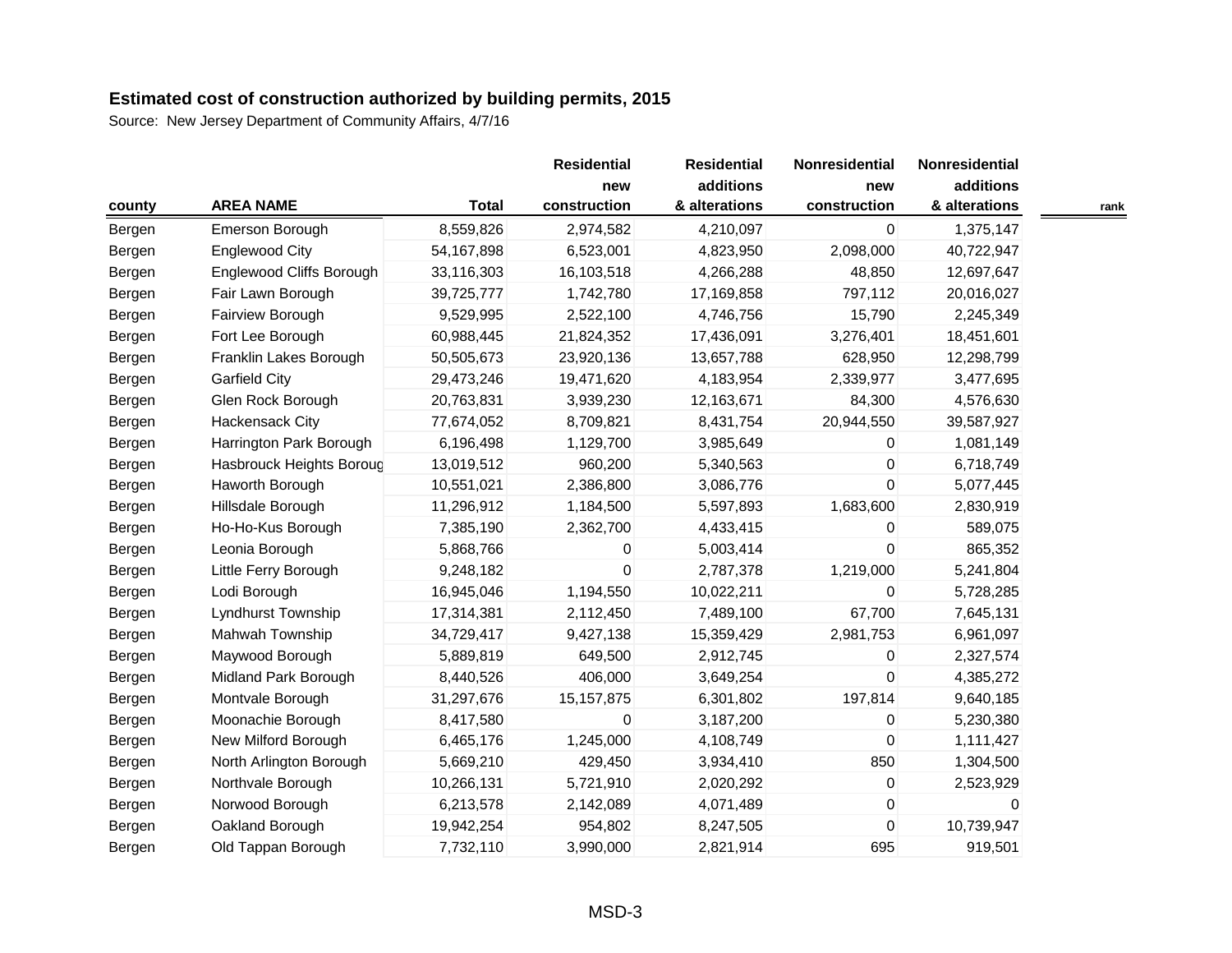|                   |                            |              | <b>Residential</b><br>new | <b>Residential</b><br>additions | Nonresidential<br>new | Nonresidential<br>additions |      |
|-------------------|----------------------------|--------------|---------------------------|---------------------------------|-----------------------|-----------------------------|------|
| county            | <b>AREA NAME</b>           | <b>Total</b> | construction              | & alterations                   | construction          | & alterations               | rank |
| Bergen            | Oradell Borough            | 10,949,172   | 1,688,800                 | 6,961,905                       | 837,000               | 1,461,467                   |      |
| Bergen            | Palisades Park Borough     | 23,301,805   | 16,809,350                | 2,415,839                       | 5,600                 | 4,071,016                   |      |
| Bergen            | Paramus Borough            | 108,436,478  | 10,800,403                | 9,426,422                       | 11,999,866            | 76,209,787                  |      |
| Bergen            | Park Ridge Borough         | 16,151,836   | 8,824,100                 | 4,438,067                       | 1,893,000             | 996,669                     |      |
| Bergen            | Ramsey Borough             | 27,294,152   | 1,720,700                 | 9,579,827                       | 58,000                | 15,935,625                  |      |
| Bergen            | Ridgefield Borough         | 18,030,146   | 949,500                   | 3,162,226                       | 1,181,600             | 12,736,820                  |      |
| Bergen            | Ridgefield Park Village    | 10,058,914   | 210,000                   | 4,319,135                       | $\Omega$              | 5,529,779                   |      |
| Bergen            | Ridgewood Village          | 40,330,392   | 5,405,100                 | 27,272,790                      | 412,501               | 7,240,001                   |      |
| Bergen            | River Edge Borough         | 9,687,967    | 856,700                   | 6,619,289                       | 423,000               | 1,788,978                   |      |
| Bergen            | <b>River Vale Township</b> | 7,839,217    | 461,445                   | 5,659,338                       | 640,000               | 1,078,434                   |      |
| Bergen            | Rochelle Park Township     | 6,007,012    | 10,600                    | 1,928,732                       | 10,133                | 4,057,547                   |      |
| Bergen            | Rockleigh Borough          | 2,831,332    | 0                         | 165,072                         | 66,150                | 2,600,110                   |      |
| Bergen            | Rutherford Borough         | 26,307,070   | 1,714,591                 | 8,628,195                       | 4,786,840             | 11,177,444                  |      |
| Bergen            | Saddle Brook Township      | 16,261,812   | 369,200                   | 5,411,863                       | 90,001                | 10,390,748                  |      |
| Bergen            | Saddle River Borough       | 14,132,279   | 3,533,101                 | 5,221,570                       | 400,501               | 4,977,107                   |      |
| Bergen            | South Hackensack Twp       | 2,308,008    | 92,500                    | 332,275                         | 0                     | 1,883,233                   |      |
| Bergen            | <b>Teaneck Township</b>    | 43,335,423   | 8,201,674                 | 24,074,221                      | 0                     | 11,059,528                  |      |
| Bergen            | <b>Tenafly Borough</b>     | 37,610,416   | 17,424,252                | 14,033,331                      | 3,162,867             | 2,989,966                   |      |
| Bergen            | Teterboro Borough          | 27,636,629   | 0                         | $\overline{0}$                  | 19,672,534            | 7,964,095                   |      |
| Bergen            | Upper Saddle River Boroug  | 19,170,729   | 8,886,022                 | 8,886,931                       | 0                     | 1,397,776                   |      |
| Bergen            | <b>Waldwick Borough</b>    | 7,218,561    | 55,000                    | 4,835,149                       | 0                     | 2,328,412                   |      |
| Bergen            | <b>Wallington Borough</b>  | 4,572,253    | 264,000                   | 1,692,975                       | $\mathbf 0$           | 2,615,278                   |      |
| Bergen            | Washington Township        | 11,313,285   | 1,270,800                 | 5,402,565                       | 125,500               | 4,514,420                   |      |
| Bergen            | Westwood Borough           | 20,286,789   | 455,400                   | 5,174,031                       | 3,726,827             | 10,930,531                  |      |
| Bergen            | Woodcliff Lake Borough     | 20,981,787   | 7,879,750                 | 5,973,930                       | $\mathbf 0$           | 7,128,107                   |      |
| Bergen            | Wood-Ridge Borough         | 24,205,062   | 16,062,475                | 3,124,499                       | 247,400               | 4,770,688                   |      |
| Bergen            | <b>Wyckoff Township</b>    | 30,854,808   | 3,152,750                 | 22,590,032                      | 309,000               | 4,803,026                   |      |
| <b>Burlington</b> | <b>Bass River Township</b> | 2,356,243    | 2,800                     | 831,338                         | 8,500                 | 1,513,605                   |      |
| Burlington        | <b>Beverly City</b>        | 2,717,053    | 0                         | 794,128                         | 636,500               | 1,286,425                   |      |
| <b>Burlington</b> | <b>Bordentown City</b>     | 1,622,784    | 356,601                   | 851,634                         | 8,500                 | 406,049                     |      |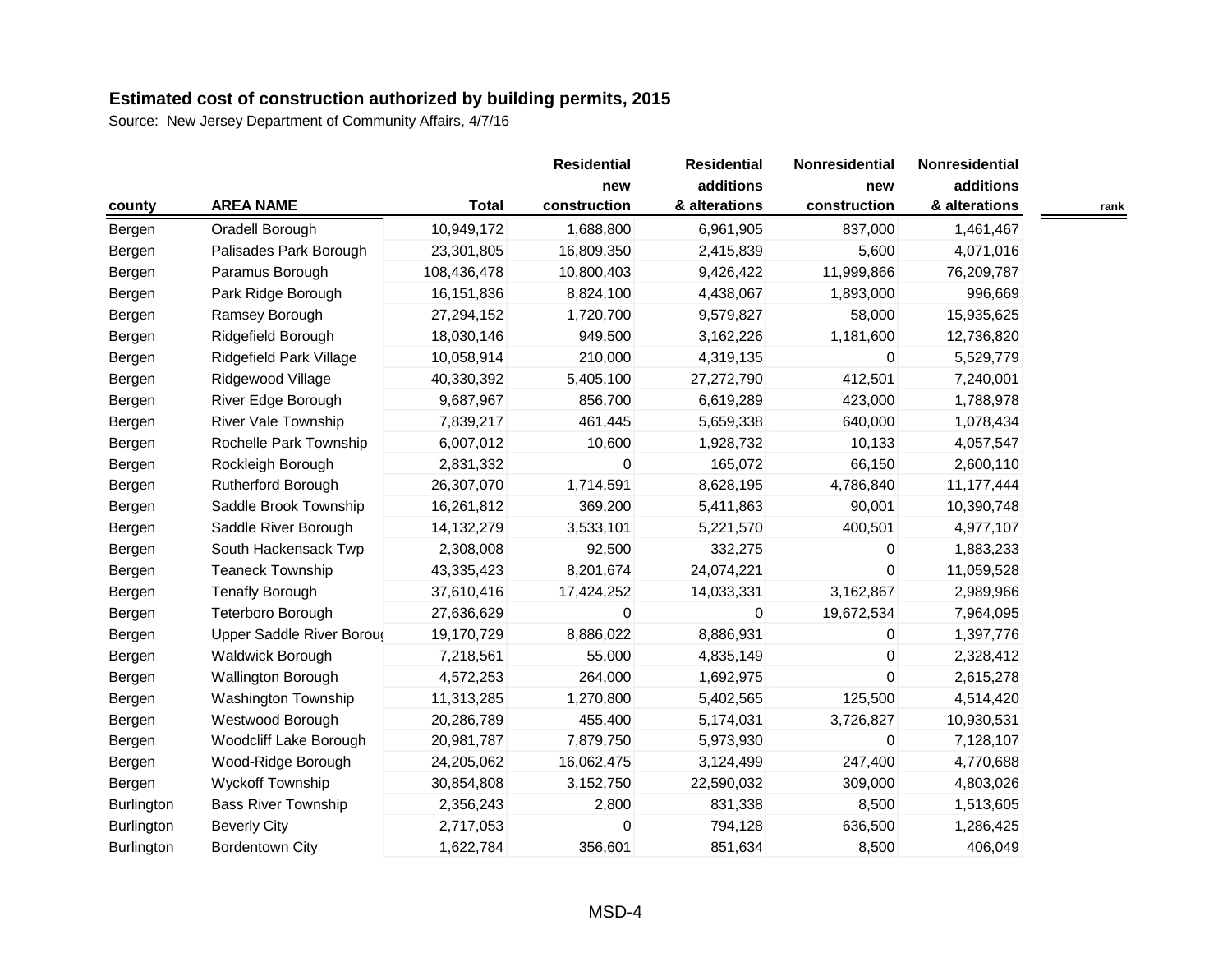|                   |                                |              | <b>Residential</b> | <b>Residential</b> | Nonresidential | Nonresidential |      |
|-------------------|--------------------------------|--------------|--------------------|--------------------|----------------|----------------|------|
|                   |                                |              | new                | additions          | new            | additions      |      |
| county            | <b>AREA NAME</b>               | <b>Total</b> | construction       | & alterations      | construction   | & alterations  | rank |
| Burlington        | <b>Bordentown Township</b>     | 39,746,334   | 403,600            | 5,672,878          | 10,368,450     | 23,301,406     |      |
| <b>Burlington</b> | <b>Burlington City</b>         | 8,079,566    | 251,000            | 2,911,804          | 20,671         | 4,896,091      |      |
| <b>Burlington</b> | <b>Burlington Township</b>     | 60,865,857   | 5,132,584          | 9,027,644          | 22,345,101     | 24,360,528     |      |
| Burlington        | <b>Chesterfield Township</b>   | 16,485,920   | 14,144,915         | 1,598,420          | 585,235        | 157,350        |      |
| <b>Burlington</b> | Cinnaminson Township           | 26,496,513   | 1,842,900          | 7,180,206          | 925,001        | 16,548,406     |      |
| Burlington        | Delanco Township               | 2,873,156    | 943,819            | 1,133,990          | 22,000         | 773,347        |      |
| Burlington        | Delran Township                | 22,786,844   | 430,650            | 4,654,566          | 2,598,270      | 15,103,358     |      |
| Burlington        | Eastampton Township            | 5,844,572    | 0                  | 1,745,870          | 81,450         | 4,017,252      |      |
| Burlington        | <b>Edgewater Park Township</b> | 6,842,354    | 536,000            | 3,225,224          | 0              | 3,081,130      |      |
| Burlington        | Evesham Township               | 51,173,471   | 14,006,159         | 1,767,145          | 1,126,701      | 34,273,466     |      |
| Burlington        | Fieldsboro Borough             | 220,930      | 0                  | 220,030            | 0              | 900            |      |
| <b>Burlington</b> | Florence Township              | 39,322,619   | 2,604,255          | 3,971,691          | 19,613,296     | 13,133,377     |      |
| Burlington        | Hainesport Township            | 8,746,020    | 2,715,278          | 2,484,219          | 89,439         | 3,457,084      |      |
| Burlington        | Lumberton Township             | 13,102,205   | 460,700            | 4,083,973          | 1,049,550      | 7,507,982      |      |
| <b>Burlington</b> | <b>Mansfield Township</b>      | 14,597,255   | 7,758,571          | 3,512,485          | 562,232        | 2,763,967      |      |
| Burlington        | Maple Shade Township           | 21,408,695   | 873,981            | 4,238,695          | 12,097,711     | 4,198,308      |      |
| Burlington        | <b>Medford Township</b>        | 48,769,099   | 19,101,839         | 11,390,691         | 8,416,191      | 9,860,378      |      |
| Burlington        | Medford Lakes Borough          | 3,061,507    | 303,100            | 2,758,407          | 0              | $\Omega$       |      |
| <b>Burlington</b> | Moorestown Township            | 66,014,774   | 20,095,399         | 12,401,915         | 4,187,461      | 29,329,999     |      |
| Burlington        | Mount Holly Township           | 19,348,891   | 4,562,642          | 2,907,514          | 7,500          | 11,871,235     |      |
| Burlington        | Mount Laurel Township          | 70,929,018   | 17,826,948         | 15,985,650         | 13,848,398     | 23,268,022     |      |
| Burlington        | New Hanover Township           | 1,271,439    | 833,800            | 179,133            | 7,587          | 250,919        |      |
| Burlington        | North Hanover Township         | 5,346,812    | 523,100            | 860,342            | 25,750         | 3,937,620      |      |
| Burlington        | Palmyra Borough                | 1,962,475    | 0                  | 1,675,614          | $\mathbf 0$    | 286,861        |      |
| Burlington        | Pemberton Borough              | 334,966      | 0                  | 279,807            | 11,400         | 43,759         |      |
| Burlington        | Pemberton Township             | 8,494,329    | 124,201            | 6,962,091          | 123,751        | 1,284,286      |      |
| <b>Burlington</b> | Riverside Township             | 2,571,196    | 87,200             | 1,691,426          | $\mathbf 0$    | 792,570        |      |
| Burlington        | Riverton Borough               | 1,268,875    | 0                  | 1,156,199          | 77,000         | 35,676         |      |
| Burlington        | Shamong Township               | 3,656,992    | 164,680            | 2,170,351          | 210,400        | 1,111,561      |      |
| Burlington        | Southampton Township           | 8,784,016    | 385,500            | 5,509,745          | 1,346,563      | 1,542,208      |      |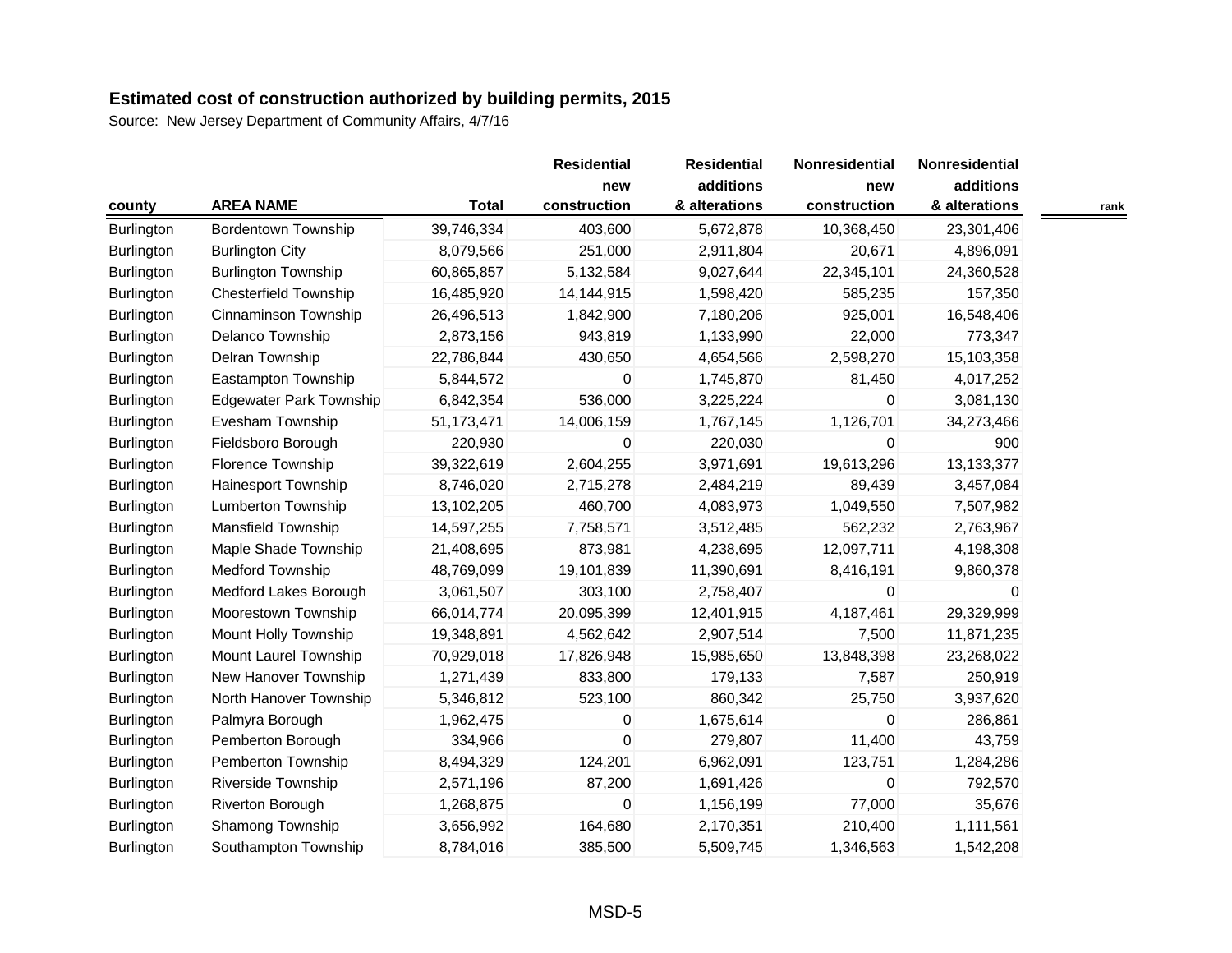|                   |                             |              | <b>Residential</b> | <b>Residential</b> | Nonresidential | Nonresidential |      |
|-------------------|-----------------------------|--------------|--------------------|--------------------|----------------|----------------|------|
|                   |                             |              | new                | additions          | new            | additions      |      |
| county            | <b>AREA NAME</b>            | <b>Total</b> | construction       | & alterations      | construction   | & alterations  | rank |
| Burlington        | Springfield Township        | 13,895,206   | 933,960            | 830,461            | 682,572        | 11,448,213     |      |
| Burlington        | <b>Tabernacle Township</b>  | 4,159,972    | 433,770            | 2,099,795          | 161,035        | 1,465,372      |      |
| <b>Burlington</b> | Washington Township         | 524,237      | 39,375             | 285,656            | 121,437        | 77,769         |      |
| Burlington        | <b>Westampton Township</b>  | 16,858,754   | 3,263,750          | 4,333,104          | 1,400,311      | 7,861,589      |      |
| <b>Burlington</b> | Willingboro Township        | 44,336,772   | 6,184,930          | 21,134,432         | 364,150        | 16,653,260     |      |
| <b>Burlington</b> | <b>Woodland Township</b>    | 1,026,057    | 274,000            | 281,635            | 98,400         | 372,022        |      |
| Burlington        | Wrightstown Borough         | 394,397      | 0                  | 48,853             | 108,800        | 236,744        |      |
| Camden            | Audubon Borough             | 2,602,793    | 121,700            | 1,642,623          | 36,882         | 801,588        |      |
| Camden            | Audubon Park Borough        | 192,809      | 0                  | 192,809            | 0              | $\mathbf 0$    |      |
| Camden            | Barrington Borough          | 5,039,583    | 0                  | 1,817,629          | 1,227,695      | 1,994,259      |      |
| Camden            | Bellmawr Borough            | 11,713,121   | 407,000            | 4,908,205          | 214,000        | 6,183,916      |      |
| Camden            | Berlin Borough              | 3,678,717    | 407,900            | 1,683,490          | 12,810         | 1,574,517      |      |
| Camden            | <b>Berlin Township</b>      | 12,820,211   | 3,946,400          | 1,756,276          | 1,614,050      | 5,503,485      |      |
| Camden            | Brooklawn Borough           | 4,170,354    | 0                  | 579,862            | $\Omega$       | 3,590,492      |      |
| Camden            | Camden City                 | 204,145,804  | 4,012,363          | 8,510,224          | 134,471,374    | 57, 151, 843   |      |
| Camden            | <b>Cherry Hill Township</b> | 101,209,865  | 8,001,978          | 25,624,542         | 22,408,805     | 45,174,540     |      |
| Camden            | <b>Chesilhurst Borough</b>  | 479,259      | 5,250              | 215,859            | 15,900         | 242,250        |      |
| Camden            | Clementon Borough           | 2,949,240    | 1,210,236          | 1,049,560          | 404,900        | 284,544        |      |
| Camden            | Collingswood Borough        | 5,946,604    | 349,900            | 4,631,362          | 64,198         | 901,144        |      |
| Camden            | Gibbsboro Borough           | 848,061      | 0                  | 679,148            | 0              | 168,913        |      |
| Camden            | <b>Gloucester City</b>      | 6,289,133    | 78,620             | 1,956,860          | 0              | 4,253,653      |      |
| Camden            | <b>Gloucester Township</b>  | 73,057,326   | 14,580,296         | 18,584,127         | 3,067,071      | 36,825,832     |      |
| Camden            | Haddon Township             | 25,278,129   | 791,175            | 5,267,682          | 257,300        | 18,961,972     |      |
| Camden            | Haddonfield Borough         | 20,644,066   | 3,918,245          | 12,283,963         | 8,000          | 4,433,858      |      |
| Camden            | Haddon Heights Borough      | 8,776,125    | 4,368,720          | 3,560,171          | 356,800        | 490,434        |      |
| Camden            | Hi-nella Borough            | 365,903      | 0                  | 339,903            | 0              | 26,000         |      |
| Camden            | Laurel Springs Borough      | 906,891      | 0                  | 888,952            | $\mathbf 0$    | 17,939         |      |
| Camden            | Lawnside Borough            | 1,492,136    | 0                  | 977,391            | 140,800        | 373,945        |      |
| Camden            | Lindenwold Borough          | 7,701,082    | 0                  | 2,811,696          | 193,965        | 4,695,421      |      |
| Camden            | Magnolia Borough            | 7,098,445    | 240,650            | 972,421            | 3,200          | 5,882,174      |      |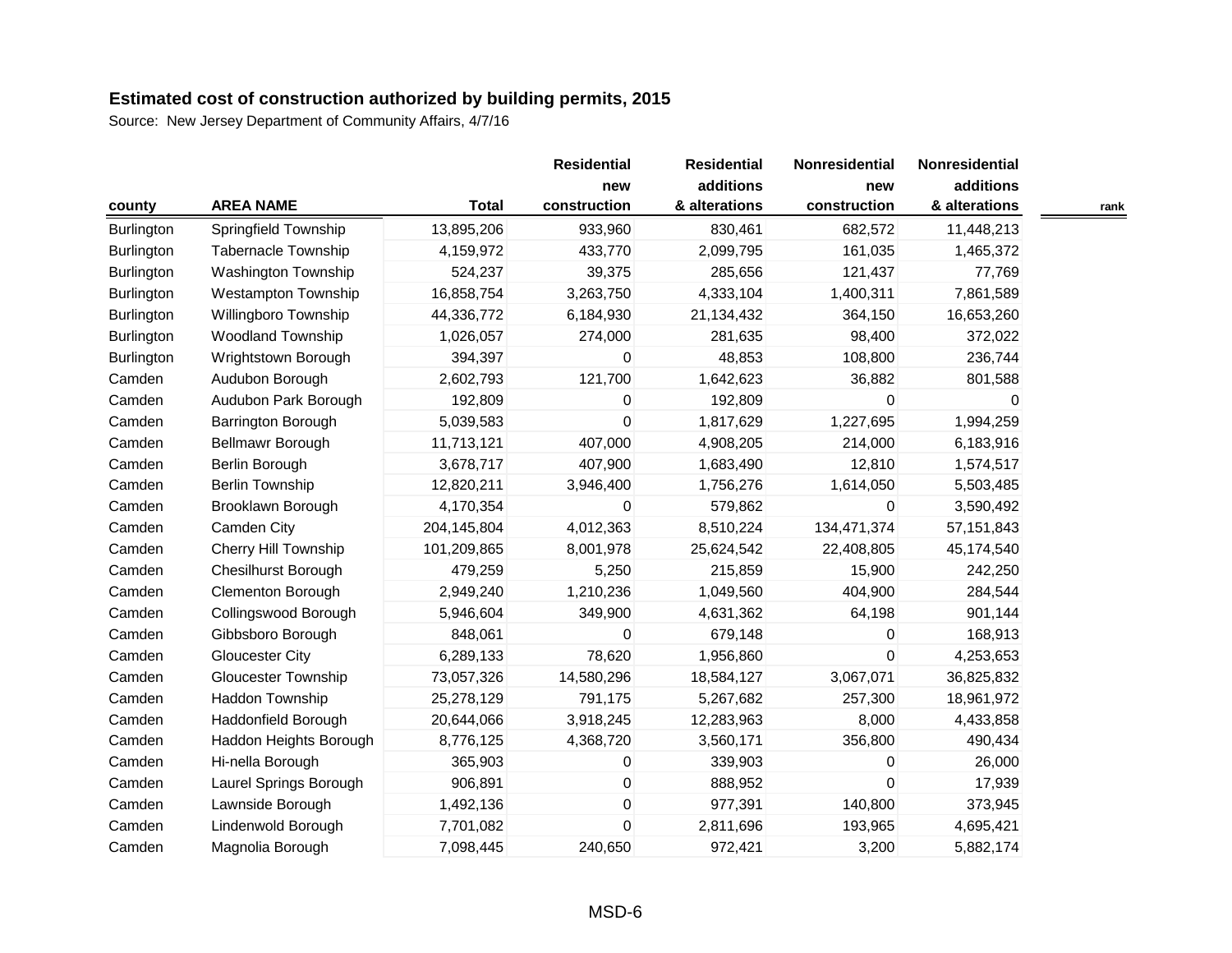|                  |                           |              | <b>Residential</b>  | <b>Residential</b>         | Nonresidential      | Nonresidential             |      |
|------------------|---------------------------|--------------|---------------------|----------------------------|---------------------|----------------------------|------|
|                  | <b>AREA NAME</b>          | <b>Total</b> | new<br>construction | additions<br>& alterations | new<br>construction | additions<br>& alterations |      |
| county<br>Camden |                           |              |                     |                            |                     |                            | rank |
|                  | Merchantville Borough     | 2,336,412    | 0                   | 1,152,598                  | 0                   | 1,183,814                  |      |
| Camden           | Mount Ephraim Borough     | 2,394,766    | 20,700              | 1,314,001                  | 165,000             | 895,065                    |      |
| Camden           | Oaklyn Borough            | 2,248,616    | 0                   | 1,812,156                  | 0                   | 436,460                    |      |
| Camden           | Pennsauken Township       | 35, 173, 367 | 1,354,355           | 9,180,089                  | 185,366             | 24,453,557                 |      |
| Camden           | Pine Hill Borough         | 3,191,514    | 213,050             | 1,726,136                  | 5,200               | 1,247,128                  |      |
| Camden           | Pine Valley Borough       | 87,250       | 0                   | 86,000                     | $\mathbf{0}$        | 1,250                      |      |
| Camden           | Runnemede Borough         | 4,279,984    | 0                   | 2,390,028                  | 0                   | 1,889,956                  |      |
| Camden           | Somerdale Borough         | 5,308,278    | 2,494,385           | 2,202,263                  | $\boldsymbol{0}$    | 611,630                    |      |
| Camden           | <b>Stratford Borough</b>  | 3,161,378    | 20,000              | 2,321,747                  | 0                   | 819,631                    |      |
| Camden           | Tavistock Borough         | 0            | 0                   | 0                          | $\mathbf 0$         | 0                          |      |
| Camden           | Voorhees Township         | 39,687,502   | 5,037,190           | 11,386,277                 | 8,614,640           | 14,649,395                 |      |
| Camden           | <b>Waterford Township</b> | 6,960,987    | 860,950             | 2,920,501                  | 126,484             | 3,053,052                  |      |
| Camden           | Winslow Township          | 34,120,440   | 5,985,151           | 11,079,173                 | 2,372,136           | 14,683,980                 |      |
| Camden           | Woodlynne Borough         | 181,206      | 0                   | 167,706                    | 0                   | 13,500                     |      |
| Cape May         | Avalon Borough            | 64,393,256   | 51,508,380          | 9,225,559                  | 473,560             | 3,185,757                  |      |
| Cape May         | Cape May City             | 13,885,852   | 3,269,472           | 8,022,572                  | 1,150               | 2,592,658                  |      |
| Cape May         | Cape May Point Borough    | 2,270,230    | 1,590,903           | 670,527                    | $\mathbf 0$         | 8,800                      |      |
| Cape May         | Dennis Township           | 5,046,707    | 141,800             | 3,521,732                  | 286,342             | 1,096,833                  |      |
| Cape May         | Lower Township            | 21,720,081   | 4,149,585           | 13,867,873                 | 565,379             | 3,137,244                  |      |
| Cape May         | Middle Township           | 23,348,654   | 10,645,309          | 9,680,928                  | 142,800             | 2,879,617                  |      |
| Cape May         | North Wildwood City       | 13,001,078   | 6,472,289           | 5,229,401                  | 172,144             | 1,127,244                  |      |
| Cape May         | Ocean City                | 96,958,582   | 66,617,107          | 18,625,605                 | 716,851             | 10,999,019                 |      |
| Cape May         | Sea Isle City             | 32,919,740   | 26,727,280          | 4,385,477                  | 879,000             | 927,983                    |      |
| Cape May         | Stone Harbor Borough      | 22,999,846   | 14,929,818          | 6,954,592                  | $\mathbf 0$         | 1,115,436                  |      |
| Cape May         | <b>Upper Township</b>     | 18,503,198   | 5,179,750           | 5,640,440                  | 1,205,755           | 6,477,253                  |      |
| Cape May         | West Cape May Borough     | 6,202,773    | 3,867,621           | 1,349,778                  | 238,300             | 747,074                    |      |
| Cape May         | West Wildwood Borough     | 1,436,018    | 583,879             | 782,077                    | 0                   | 70,062                     |      |
| Cape May         | <b>Wildwood City</b>      | 6,117,247    | 672,806             | 2,758,134                  | 30,500              | 2,655,807                  |      |
| Cape May         | Wildwood Crest Borough    | 12,272,889   | 5,270,119           | 5,432,039                  | 37,500              | 1,533,231                  |      |
| Cape May         | Woodbine Borough          | 1,021,642    | 67,250              | 304,653                    | 152,576             | 497,163                    |      |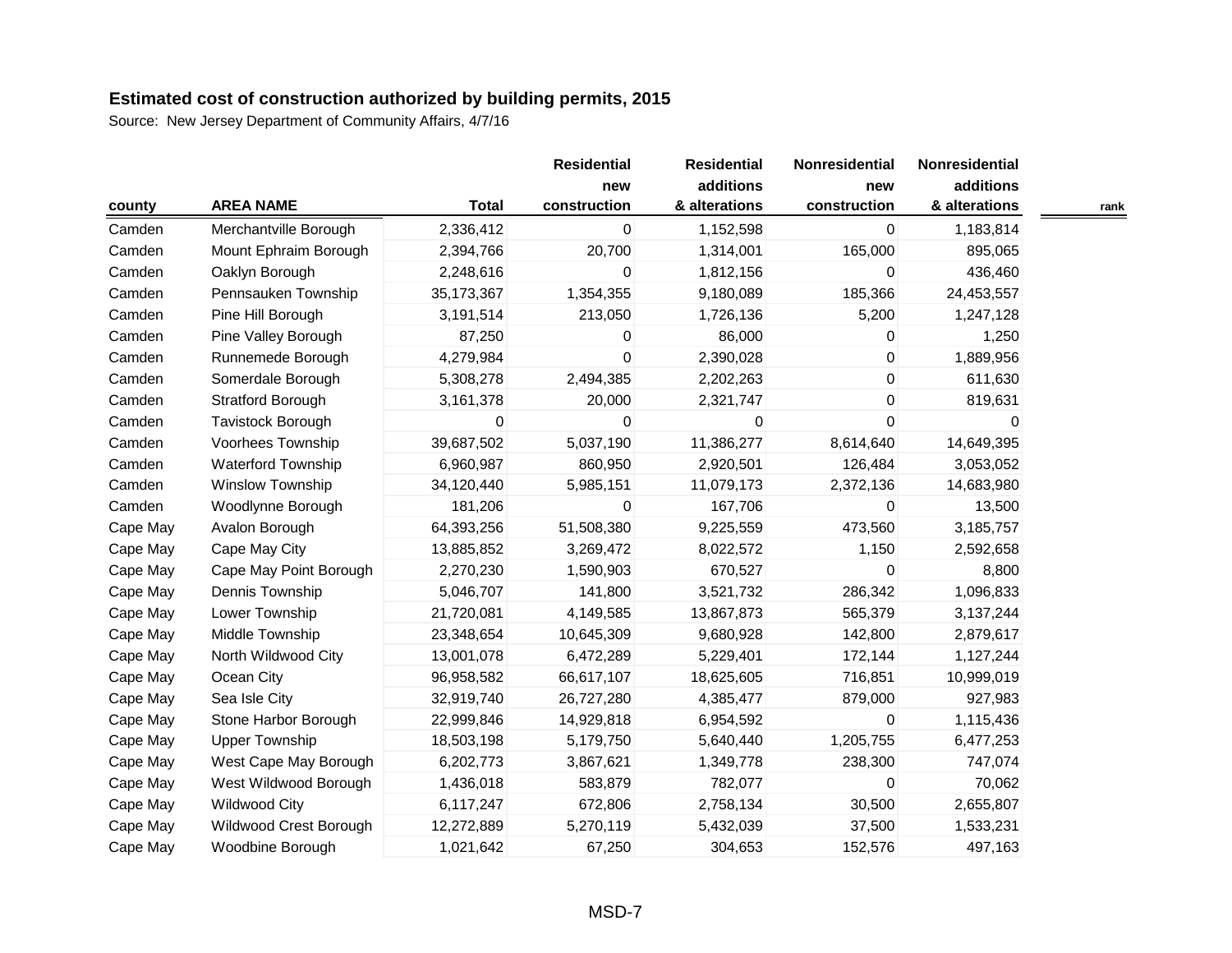|            |                                 |              | <b>Residential</b>  | <b>Residential</b>         | Nonresidential      | Nonresidential             |      |
|------------|---------------------------------|--------------|---------------------|----------------------------|---------------------|----------------------------|------|
| county     | <b>AREA NAME</b>                | <b>Total</b> | new<br>construction | additions<br>& alterations | new<br>construction | additions<br>& alterations | rank |
| Cumberland | <b>Bridgeton City</b>           | 6,489,982    | 0                   | 4,340,836                  | 1,700               | 2,147,446                  |      |
| Cumberland | <b>Commercial Township</b>      | 1,800,132    | 125,972             | 750,427                    | 18,000              | 905,733                    |      |
| Cumberland | Deerfield Township              | 2,781,899    | 295,101             | 916,945                    | 360,550             | 1,209,303                  |      |
| Cumberland | Downe Township                  | 1,089,307    | 362,027             | 490,638                    | 4,295               | 232,347                    |      |
| Cumberland | <b>Fairfield Township</b>       | 2,380,365    | 25,300              | 1,109,801                  | 63,280              | 1,181,984                  |      |
| Cumberland | <b>Greenwich Township</b>       | 415,711      | 0                   | 354,861                    | 29,000              | 31,850                     |      |
| Cumberland | <b>Hopewell Township</b>        | 3,190,219    | 350,010             | 1,650,118                  | 87,000              | 1,103,091                  |      |
| Cumberland | Lawrence Township               | 972,764      | 180,000             | 792,764                    | 0                   | 0                          |      |
| Cumberland | <b>Maurice River Township</b>   | 2,267,169    | 308,850             | 882,572                    | 75,000              | 1,000,747                  |      |
| Cumberland | <b>Millville City</b>           | 63,616,049   | 1,523,552           | 7,814,109                  | 43,422,016          | 10,856,372                 |      |
| Cumberland | Shiloh Borough                  | 103,540      | 0                   | 103,540                    | $\Omega$            | $\Omega$                   |      |
| Cumberland | <b>Stow Creek Township</b>      | 896,638      | $\mathbf 0$         | 546,928                    | 164,965             | 184,745                    |      |
| Cumberland | <b>Upper Deerfield Township</b> | 6,389,831    | 149,100             | 1,827,967                  | 762,500             | 3,650,264                  |      |
| Cumberland | <b>Vineland City</b>            | 43,729,579   | 5,705,615           | 5,804,103                  | 11,010,630          | 21,209,231                 |      |
| Essex      | <b>Belleville Township</b>      | 30,609,605   | 1,454,000           | 8,722,801                  | 13,338,600          | 7,094,204                  |      |
| Essex      | <b>Bloomfield Township</b>      | 61,372,000   | 34,463,526          | 14,175,581                 | 3,067,174           | 9,665,719                  |      |
| Essex      | Caldwell Borough                | 5,125,052    | 1,158,700           | 3,346,057                  | 0                   | 620,295                    |      |
| Essex      | Cedar Grove Township            | 9,579,866    | 1,078,000           | 8,342,499                  | $\Omega$            | 159,367                    |      |
| Essex      | East Orange City                | 27,862,171   | 1,268,000           | 21,834,899                 | 228,300             | 4,530,972                  |      |
| Essex      | Essex Fells Borough             | 5,952,039    | 1,470,600           | 4,481,439                  | 0                   | $\Omega$                   |      |
| Essex      | <b>Fairfield Township</b>       | 27,198,426   | 2,169,850           | 4,973,789                  | 7,209,000           | 12,845,787                 |      |
| Essex      | Glen Ridge Borough              | 8,353,004    | 42,250              | 8,310,754                  | $\mathbf 0$         | 0                          |      |
| Essex      | Irvington Township              | 8,835,860    | 0                   | 4,455,126                  | 621,700             | 3,759,034                  |      |
| Essex      | Livingston Township             | 196,548,662  | 16,892,808          | 44,188,703                 | 28,162,630          | 107,304,521                |      |
| Essex      | Maplewood Township              | 40,627,016   | 19,329,110          | 16,117,418                 | 507,700             | 4,672,788                  |      |
| Essex      | Millburn Township               | 89,918,890   | 22,235,733          | 35,203,212                 | 4,294,280           | 28,185,665                 |      |
| Essex      | Montclair Township              | 45,313,984   | 2,471,075           | 30,615,703                 | 2,427,498           | 9,799,708                  |      |
| Essex      | <b>Newark City</b>              | 294,826,707  | 17,790,537          | 86,766,935                 | 73,105,056          | 117,164,179                |      |
| Essex      | North Caldwell Borough          | 8,771,029    | 2,385,250           | 5,582,591                  | $\Omega$            | 803,188                    |      |
| Essex      | <b>Nutley Township</b>          | 19,176,442   | 2,910,899           | 11,280,291                 | 303,500             | 4,681,752                  |      |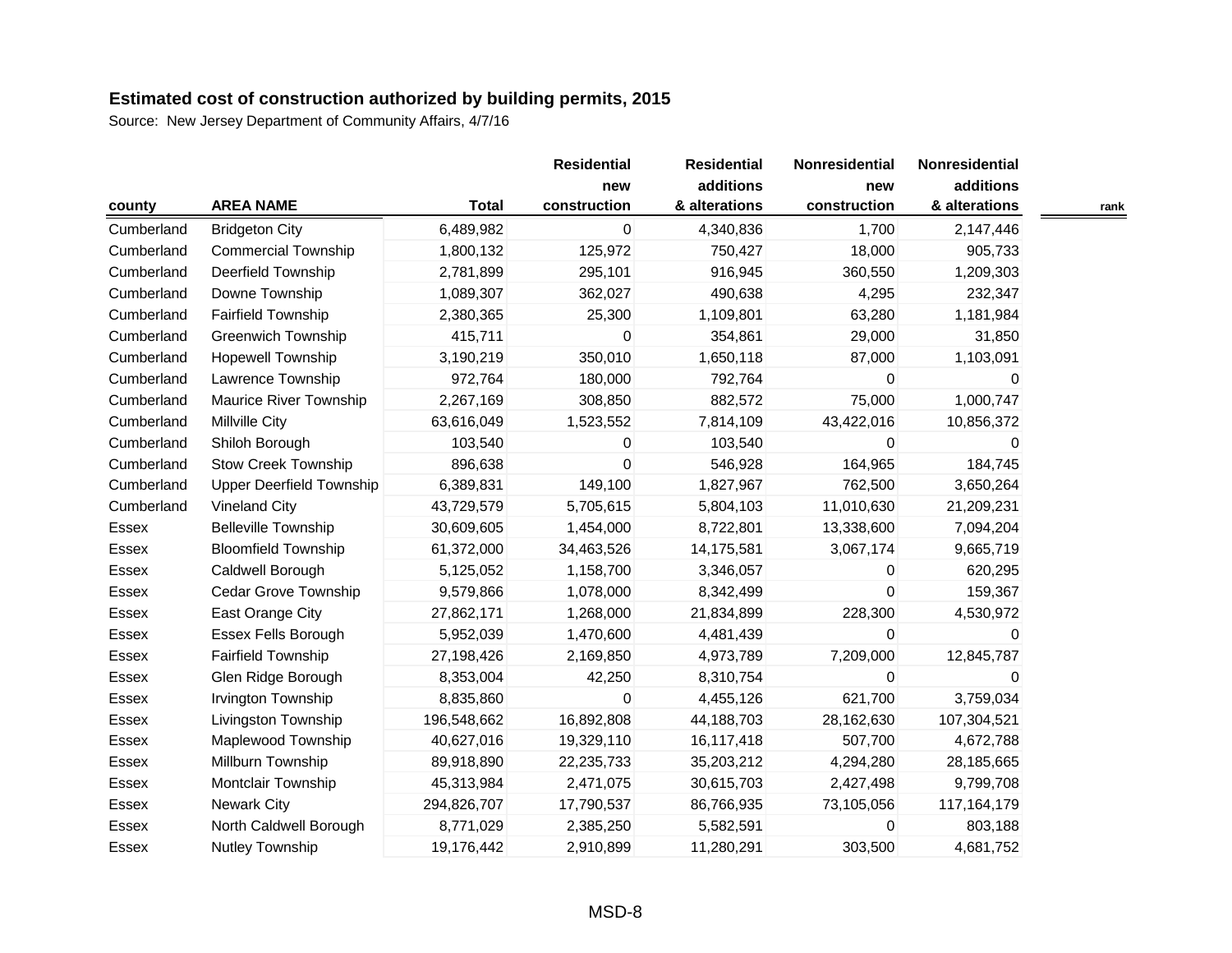|            |                               |              | <b>Residential</b>  | <b>Residential</b><br>additions | Nonresidential      | <b>Nonresidential</b><br>additions |      |
|------------|-------------------------------|--------------|---------------------|---------------------------------|---------------------|------------------------------------|------|
| county     | <b>AREA NAME</b>              | <b>Total</b> | new<br>construction | & alterations                   | new<br>construction | & alterations                      | rank |
| Essex      | City of Orange Township       | 25,890,604   | 11,856,961          | 9,925,140                       | 1,229,150           | 2,879,353                          |      |
| Essex      | Roseland Borough              | 6,868,807    | 1,013,800           | 3,005,586                       | 594,900             | 2,254,521                          |      |
| Essex      | South Orange Village          | 25, 165, 113 | 641,520             | 18,287,935                      | 796,350             | 5,439,308                          |      |
| Essex      | Verona Township               | 24,843,128   | 10,009,388          | 9,335,160                       | 4,000               | 5,494,580                          |      |
| Essex      | <b>West Caldwell Township</b> | 18,952,815   | 4,678,000           | 6,161,281                       | 17,000              | 8,096,534                          |      |
| Essex      | West Orange Township          | 62,407,013   | 3,268,156           | 13,619,785                      | 22,568,936          | 22,950,136                         |      |
| Gloucester | Clayton Borough               | 10,334,592   | 6,608,500           | 2,126,672                       | 12,000              | 1,587,420                          |      |
| Gloucester | Deptford Township             | 56,405,078   | 7,217,510           | 10,015,523                      | 21,046,503          | 18,125,542                         |      |
| Gloucester | East Greenwich Township       | 15,538,487   | 6,645,999           | 6,909,277                       | 577,485             | 1,405,726                          |      |
| Gloucester | Elk Township                  | 3,628,302    | 1,854,000           | 482,900                         | 158,016             | 1,133,386                          |      |
| Gloucester | Franklin Township             | 15,871,040   | 907,505             | 5,126,281                       | 1,745,300           | 8,091,954                          |      |
| Gloucester | Glassboro Borough             | 38,309,210   | 23,578,885          | 4,458,520                       | 370,704             | 9,901,101                          |      |
| Gloucester | <b>Greenwich Township</b>     | 9,950,851    | 125,900             | 3,277,517                       | 320,200             | 6,227,234                          |      |
| Gloucester | Harrison Township             | 10,728,316   | 2,705,678           | 3,812,170                       | 159,532             | 4,050,936                          |      |
| Gloucester | Logan Township                | 42,996,588   | 651,245             | 5,469,135                       | 12,434,225          | 24,441,983                         |      |
| Gloucester | Mantua Township               | 12,656,979   | 2,507,053           | 7,126,710                       | 301,629             | 2,721,587                          |      |
| Gloucester | Monroe Township               | 21,748,668   | 3,684,228           | 13,101,241                      | 1,674,869           | 3,288,330                          |      |
| Gloucester | National Park Borough         | 851,241      | 0                   | 756,003                         | 61,238              | 34,000                             |      |
| Gloucester | Newfield Borough              | 1,124,633    | 602,431             | 431,402                         | 0                   | 90,800                             |      |
| Gloucester | Paulsboro Borough             | 4,345,906    | 19,600              | 3,253,734                       | $\mathbf 0$         | 1,072,572                          |      |
| Gloucester | Pitman Borough                | 4,767,306    | 246,074             | 3,366,961                       | $\mathbf 0$         | 1,154,271                          |      |
| Gloucester | South Harrison Township       | 5,206,995    | 2,314,049           | 1,771,827                       | 368,060             | 753,059                            |      |
| Gloucester | Swedesboro Borough            | 1,722,271    | 112,500             | 84,200                          | 48,801              | 1,476,770                          |      |
| Gloucester | Washington Township           | 34,405,672   | 4,212,752           | 17,355,937                      | 5,800,250           | 7,036,733                          |      |
| Gloucester | Wenonah Borough               | 1,578,135    | 411,214             | 1,030,659                       | 103,092             | 33,170                             |      |
| Gloucester | West Deptford Township        | 49,209,590   | 772,450             | 6,111,593                       | 451,400             | 41,874,147                         |      |
| Gloucester | Westville Borough             | 783,458      | 0                   | 627,425                         | 42,000              | 114,033                            |      |
| Gloucester | <b>Woodbury City</b>          | 12,461,844   | 0                   | 2,933,782                       | 4,538,000           | 4,990,062                          |      |
| Gloucester | Woodbury Heights Borougl      | 1,576,040    | 210,650             | 867,177                         | 1,500               | 496,713                            |      |
| Gloucester | <b>Woolwich Township</b>      | 23,321,030   | 5,666,655           | 534,930                         | 518,225             | 16,601,220                         |      |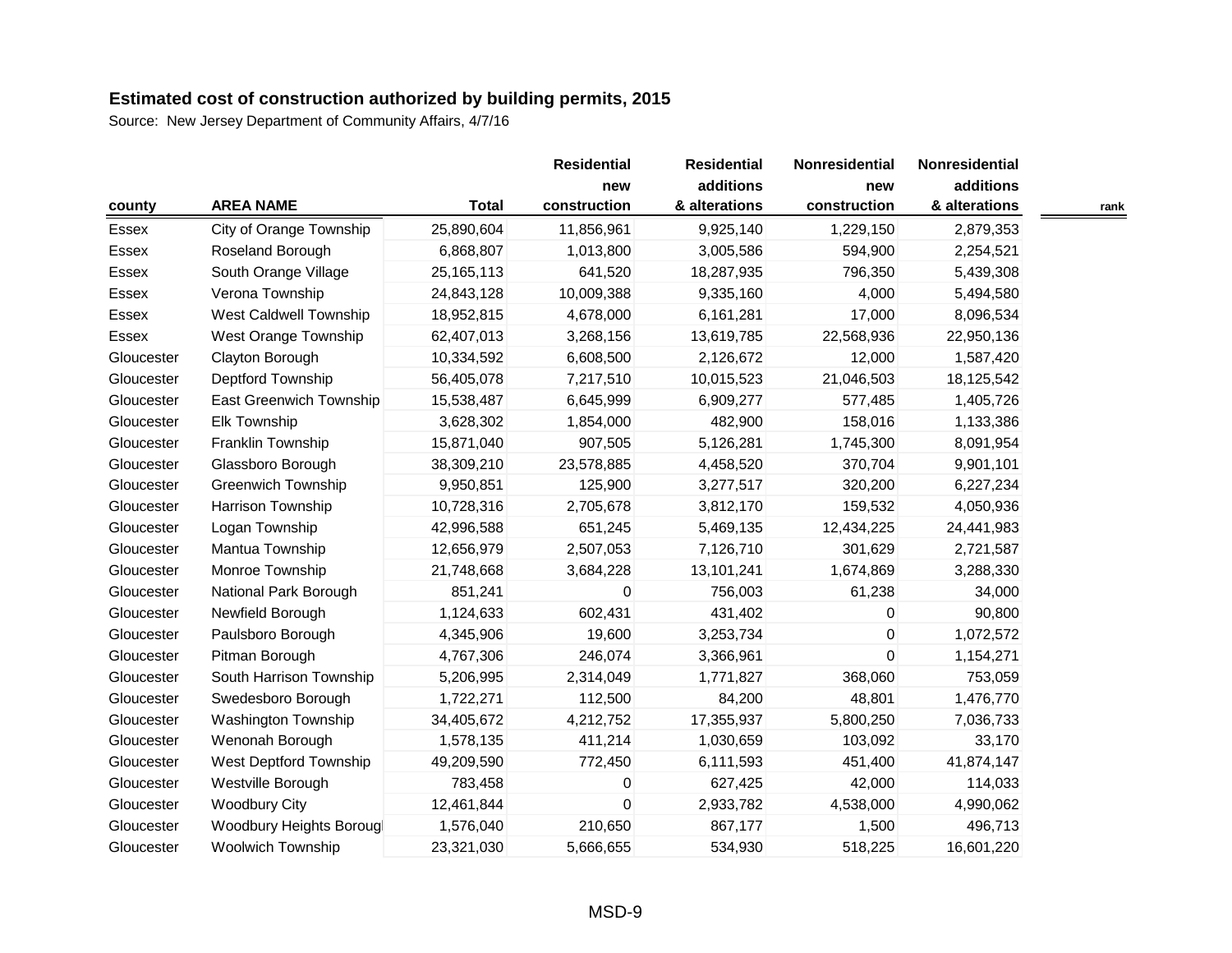|           |                           |              | <b>Residential</b>  | <b>Residential</b>         | Nonresidential      | Nonresidential             |      |
|-----------|---------------------------|--------------|---------------------|----------------------------|---------------------|----------------------------|------|
|           | <b>AREA NAME</b>          | <b>Total</b> | new<br>construction | additions<br>& alterations | new<br>construction | additions<br>& alterations |      |
| county    |                           |              |                     |                            |                     |                            | rank |
| Hudson    | <b>Bayonne City</b>       | 40,173,335   | 8,615,800           | 13,896,497                 | 3,386,204           | 14,274,834                 |      |
| Hudson    | East Newark Borough       | 354,471      | 235,000             | 110,571                    | 0                   | 8,900                      |      |
| Hudson    | Guttenberg Town           | 24,940,216   | 2,645,500           | 2,089,306                  | 86,700              | 20,118,710                 |      |
| Hudson    | Harrison Town             | 12,946,188   | 8,628,722           | 1,191,690                  | 875,000             | 2,250,776                  |      |
| Hudson    | Hoboken City              | 213,737,391  | 111,215,739         | 42,795,751                 | 35,500,000          | 24,225,901                 |      |
| Hudson    | Jersey City               | 989,701,974  | 428,130,131         | 140,945,698                | 108,309,782         | 312,316,363                |      |
| Hudson    | Kearny Town               | 50,344,942   | 923,975             | 6,447,982                  | 23,104,930          | 19,868,055                 |      |
| Hudson    | North Bergen Township     | 56,344,975   | 4,711,307           | 12,946,736                 | 10,072,301          | 28,614,631                 |      |
| Hudson    | Secaucus Town             | 79,800,158   | 13,156,555          | 5,585,840                  | 6,466,409           | 54,591,354                 |      |
| Hudson    | <b>Union City</b>         | 52,664,485   | 28,993,777          | 12,943,409                 | 1,555,500           | 9,171,799                  |      |
| Hudson    | Weehawken Township        | 72,141,413   | 7,828,435           | 9,244,630                  | 28,244,400          | 26,823,948                 |      |
| Hudson    | West New York Town        | 48,428,918   | 31,605,700          | 8,567,390                  | $\mathbf{0}$        | 8,255,828                  |      |
| Hunterdon | Alexandria Township       | 7,753,698    | 2,557,150           | 2,633,006                  | 1,219,190           | 1,344,352                  |      |
| Hunterdon | <b>Bethlehem Township</b> | 2,905,371    | 14,395              | 885,742                    | 628,200             | 1,377,034                  |      |
| Hunterdon | <b>Bloomsbury Borough</b> | 878,302      | 0                   | 171,245                    | 430,100             | 276,957                    |      |
| Hunterdon | Califon Borough           | 1,001,062    | $\mathbf 0$         | 973,871                    | 15,000              | 12,191                     |      |
| Hunterdon | Clinton Town              | 2,848,598    | 62,304              | 1,107,307                  | 1,200               | 1,677,787                  |      |
| Hunterdon | Clinton Township          | 14,641,556   | 1,275,205           | 7,196,386                  | 701,705             | 5,468,260                  |      |
| Hunterdon | Delaware Township         | 5,098,487    | 169,700             | 2,817,164                  | 358,385             | 1,753,238                  |      |
| Hunterdon | East Amwell Township      | 5,521,543    | 1,833,838           | 3,111,885                  | 256,180             | 319,640                    |      |
| Hunterdon | Flemington Borough        | 4,882,035    | 175,000             | 1,280,811                  | 650,000             | 2,776,224                  |      |
| Hunterdon | Franklin Township         | 4,584,471    | 1,464,851           | 2,228,657                  | 637,849             | 253,114                    |      |
| Hunterdon | Frenchtown Borough        | 2,561,934    | 721,002             | 824,047                    | $\pmb{0}$           | 1,016,885                  |      |
| Hunterdon | Glen Gardner Borough      | 620,786      | $\mathsf 0$         | 162,940                    | 3,000               | 454,846                    |      |
| Hunterdon | Hampton Borough           | 641,513      | 3,601               | 263,923                    | 27,002              | 346,987                    |      |
| Hunterdon | High Bridge Borough       | 1,807,868    | 607,000             | 968,596                    | 54,800              | 177,472                    |      |
| Hunterdon | <b>Holland Township</b>   | 6,280,705    | 224,940             | 954,955                    | 81,477              | 5,019,333                  |      |
| Hunterdon | Kingwood Township         | 2,580,042    | 573,875             | 1,214,121                  | 71,858              | 720,188                    |      |
| Hunterdon | Lambertville City         | 3,015,158    | 414,050             | 1,907,072                  | 30,000              | 664,036                    |      |
| Hunterdon | Lebanon Borough           | 830,905      | 0                   | 223,986                    | 14,502              | 592,417                    |      |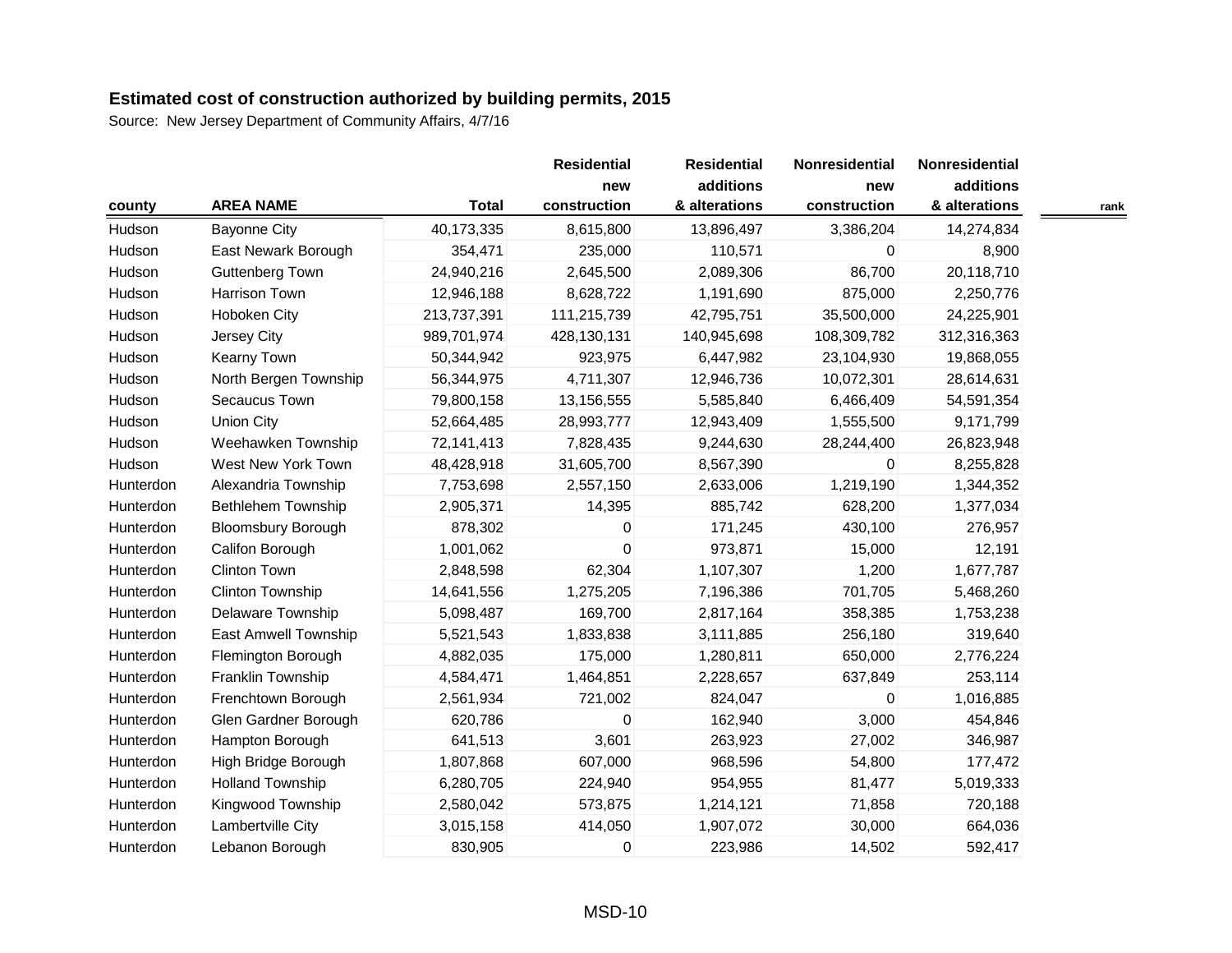| county    | <b>AREA NAME</b>             | <b>Total</b>         | <b>Residential</b><br>new<br>construction | <b>Residential</b><br>additions<br>& alterations | Nonresidential<br>new<br>construction | Nonresidential<br>additions<br>& alterations | rank |
|-----------|------------------------------|----------------------|-------------------------------------------|--------------------------------------------------|---------------------------------------|----------------------------------------------|------|
| Hunterdon | Lebanon Township             | 11,233,790           | 1,021,354                                 | 2,332,272                                        | 3,370,468                             | 4,509,696                                    |      |
| Hunterdon | Milford Borough              | 940,205              | 0                                         | 204,636                                          | 0                                     | 735,569                                      |      |
| Hunterdon | Raritan Township             | 50,029,414           | 10,034,653                                | 9,317,124                                        | 4,857,309                             | 25,820,328                                   |      |
| Hunterdon | <b>Readington Township</b>   | 28,901,877           | 14,868,950                                | 9,407,782                                        | 1,995,652                             | 2,629,493                                    |      |
| Hunterdon | Stockton Borough             | 246,931              | 0                                         | 243,003                                          | 0                                     | 3,928                                        |      |
| Hunterdon | <b>Tewksbury Township</b>    | 7,645,686            | 1,550,954                                 | 5,211,860                                        | 412,656                               | 470,216                                      |      |
| Hunterdon | Union Township               | 3,954,544            | 28,200                                    | 2,405,490                                        | 177,690                               | 1,343,164                                    |      |
| Hunterdon | <b>West Amwell Township</b>  | 5,410,178            | 1,552,250                                 | 2,408,638                                        | 509,890                               | 939,400                                      |      |
| Mercer    | East Windsor Township        | 28,595,954           | 6,157,964                                 | 7,153,666                                        | 2,911,088                             | 12,373,236                                   |      |
| Mercer    | Ewing Township               | 51,336,405           | 21,158,495                                | 13,364,832                                       | 2,571,400                             | 14,241,678                                   |      |
| Mercer    | Hamilton Township            | 67,016,069           | 10,330,043                                | 39,613,418                                       | 2,474,204                             | 14,598,404                                   |      |
| Mercer    | Hightstown Borough           | 18,043,336           | 11,258,896                                | 3,677,473                                        | 0                                     | 3,106,967                                    |      |
| Mercer    | Hopewell Borough             | 3,391,112            | 712,350                                   | 1,408,575                                        | 0                                     | 1,270,187                                    |      |
| Mercer    | <b>Hopewell Township</b>     | 34,859,254           | 6,611,092                                 | 12,940,520                                       | 861,764                               | 14,445,878                                   |      |
| Mercer    | Lawrence Township            | 102,103,643          | 2,680,187                                 | 15,239,060                                       | 47,256,480                            | 36,927,916                                   |      |
| Mercer    | Pennington Borough           | 4,764,744            | 0                                         | 3,042,277                                        | 297,710                               | 1,424,757                                    |      |
| Mercer    | Princeton Borough            | See Princeton (1114) |                                           |                                                  |                                       |                                              |      |
| Mercer    | Princeton (consolidated 11   | 220,792,498          | 83,449,413                                | 35,048,789                                       | 20,607,945                            | 81,686,351                                   |      |
| Mercer    | <b>Trenton City</b>          | 58,728,783           | 849,345                                   | 13,088,431                                       | 9,790,150                             | 35,000,857                                   |      |
| Mercer    | Robbinsville Township        | 43,698,347           | 12,734,035                                | 8,894,187                                        | 4,549,420                             | 17,520,705                                   |      |
| Mercer    | West Windsor Township        | 82,149,653           | 571,400                                   | 13,860,706                                       | 9,696,463                             | 58,021,084                                   |      |
| Middlesex | Carteret Borough             | 50,341,884           | 2,647,560                                 | 7,648,284                                        | 15,686,630                            | 24,359,410                                   |      |
| Middlesex | Cranbury Township            | 19,260,705           | 169,500                                   | 3,348,061                                        | 4,670,395                             | 11,072,749                                   |      |
| Middlesex | Dunellen Borough             | 2,704,936            | 865,400                                   | 1,670,260                                        | 12,000                                | 157,276                                      |      |
| Middlesex | East Brunswick Township      | 52,193,506           | 3,543,405                                 | 15,880,549                                       | 357,100                               | 32,412,452                                   |      |
| Middlesex | <b>Edison Township</b>       | 167,046,676          | 20,381,650                                | 32,194,839                                       | 45,578,053                            | 68,892,134                                   |      |
| Middlesex | Helmetta Borough             | 10,869,295           | 1                                         | 10,813,334                                       |                                       | 55,959                                       |      |
| Middlesex | <b>Highland Park Borough</b> | 9,873,311            | 5,830,946                                 | 3,989,998                                        | $\mathbf 0$                           | 52,367                                       |      |
| Middlesex | Jamesburg Borough            | 1,614,862            | 0                                         | 663,881                                          | 60,808                                | 890,173                                      |      |
| Middlesex | Old Bridge Township          | 66,787,378           | 6,873,052                                 | 39,898,918                                       | 799,002                               | 19,216,406                                   |      |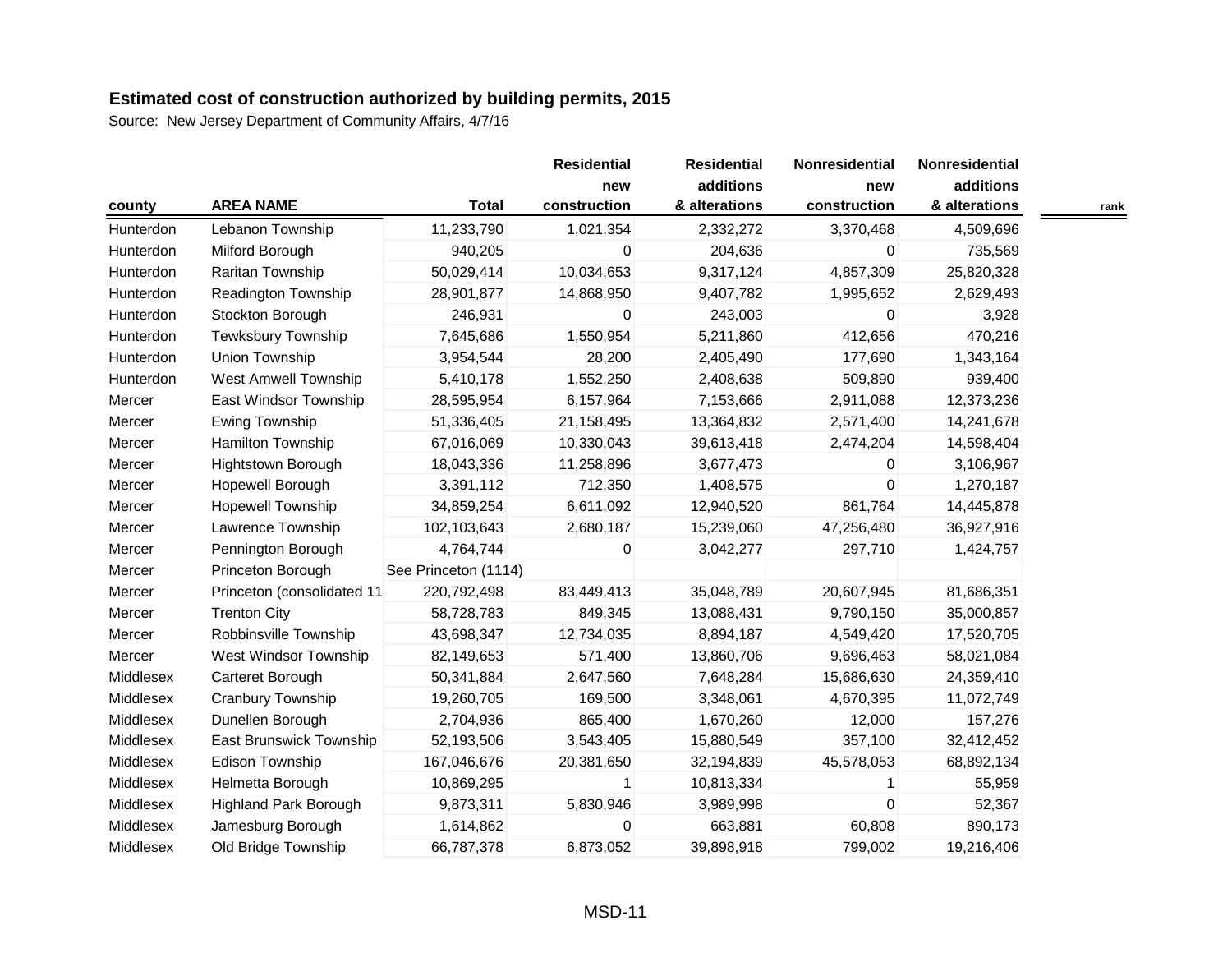|           |                              |              | <b>Residential</b> | <b>Residential</b> | Nonresidential | Nonresidential |      |
|-----------|------------------------------|--------------|--------------------|--------------------|----------------|----------------|------|
|           |                              |              | new                | additions          | new            | additions      |      |
| county    | <b>AREA NAME</b>             | <b>Total</b> | construction       | & alterations      | construction   | & alterations  | rank |
| Middlesex | Metuchen Borough             | 27,917,478   | 5,814,753          | 7,082,046          | 12,075,900     | 2,944,779      |      |
| Middlesex | Middlesex Borough            | 15,026,545   | 1,248,750          | 5,126,314          | 16,200         | 8,635,281      |      |
| Middlesex | Milltown Borough             | 20,936,002   | 12,026,073         | 5,069,888          | 452,173        | 3,387,868      |      |
| Middlesex | Monroe Township              | 136,374,663  | 75,155,841         | 19,900,200         | 22,846,788     | 18,471,834     |      |
| Middlesex | New Brunswick City           | 80,635,787   | 5,409,306          | 35,985,690         | 1,170,900      | 38,069,891     |      |
| Middlesex | North Brunswick Township     | 30,513,661   | 735,775            | 26,006,390         | $\Omega$       | 3,771,496      |      |
| Middlesex | Perth Amboy City             | 24,566,476   | 12,610,551         | 8,495,701          | 339,480        | 3,120,744      |      |
| Middlesex | Piscataway Township          | 50,791,503   | 3,109,842          | 11,837,024         | 1,084,479      | 34,760,158     |      |
| Middlesex | Plainsboro Township          | 27,886,090   | 524,120            | 8,484,474          | 141,000        | 18,736,496     |      |
| Middlesex | Sayreville Borough           | 47,674,971   | 2,598,528          | 24,701,391         | 8,617,603      | 11,757,449     |      |
| Middlesex | South Amboy City             | 5,644,239    | 1,905,167          | 3,243,915          | $\Omega$       | 495,157        |      |
| Middlesex | South Brunswick Township     | 126,936,200  | 30,768,209         | 17,660,955         | 32,153,695     | 46,353,341     |      |
| Middlesex | South Plainfield Borough     | 33,957,692   | 2,479,500          | 1,851,678          | 552,901        | 29,073,613     |      |
| Middlesex | South River Borough          | 8,957,377    | 547,601            | 4,755,756          | 504,267        | 3,149,753      |      |
| Middlesex | Spotswood Borough            | 6,124,440    | 634,559            | 3,162,664          | 1,500          | 2,325,717      |      |
| Middlesex | Woodbridge Township          | 140,178,903  | 22,240,140         | 27, 145, 225       | 15,486,013     | 75,307,525     |      |
| Monmouth  | Allenhurst Borough           | 2,777,059    | 30,000             | 2,325,278          | 257,456        | 164,325        |      |
| Monmouth  | Allentown Borough            | 853,569      | 0                  | 631,023            | $\mathbf 0$    | 222,546        |      |
| Monmouth  | <b>Asbury Park City</b>      | 39,982,414   | 10,691,363         | 5,143,398          | 58,201         | 24,089,452     |      |
| Monmouth  | Atlantic Highlands Borough   | 5,513,606    | 1,233,200          | 3,496,701          | 0              | 783,705        |      |
| Monmouth  | Avon-by-the-Sea Borough      | 9,080,517    | 4,338,775          | 3,820,479          | 261,350        | 659,913        |      |
| Monmouth  | Belmar Borough               | 14,941,977   | 3,722,700          | 5,254,938          | 4,995,716      | 968,623        |      |
| Monmouth  | <b>Bradley Beach Borough</b> | 7,565,712    | 2,677,000          | 4,393,664          | 61,900         | 433,148        |      |
| Monmouth  | <b>Brielle Borough</b>       | 9,536,013    | 2,772,276          | 5,688,378          | 691,655        | 383,704        |      |
| Monmouth  | <b>Colts Neck Township</b>   | 16,407,966   | 4,825,567          | 8,960,587          | 160,001        | 2,461,811      |      |
| Monmouth  | Deal Borough                 | 12,007,061   | 6,369,728          | 3,973,287          | $\Omega$       | 1,664,046      |      |
| Monmouth  | Eatontown Borough            | 24,799,557   | 4,238,912          | 4,708,546          | 1,150,300      | 14,701,799     |      |
| Monmouth  | Englishtown Borough          | 1,097,878    | 461,500            | 476,162            | 39,800         | 120,416        |      |
| Monmouth  | Fair Haven Borough           | 18,400,241   | 10,371,330         | 7,774,221          | 0              | 254,690        |      |
| Monmouth  | Farmingdale Borough          | 959,953      | 0                  | 579,451            | 0              | 380,502        |      |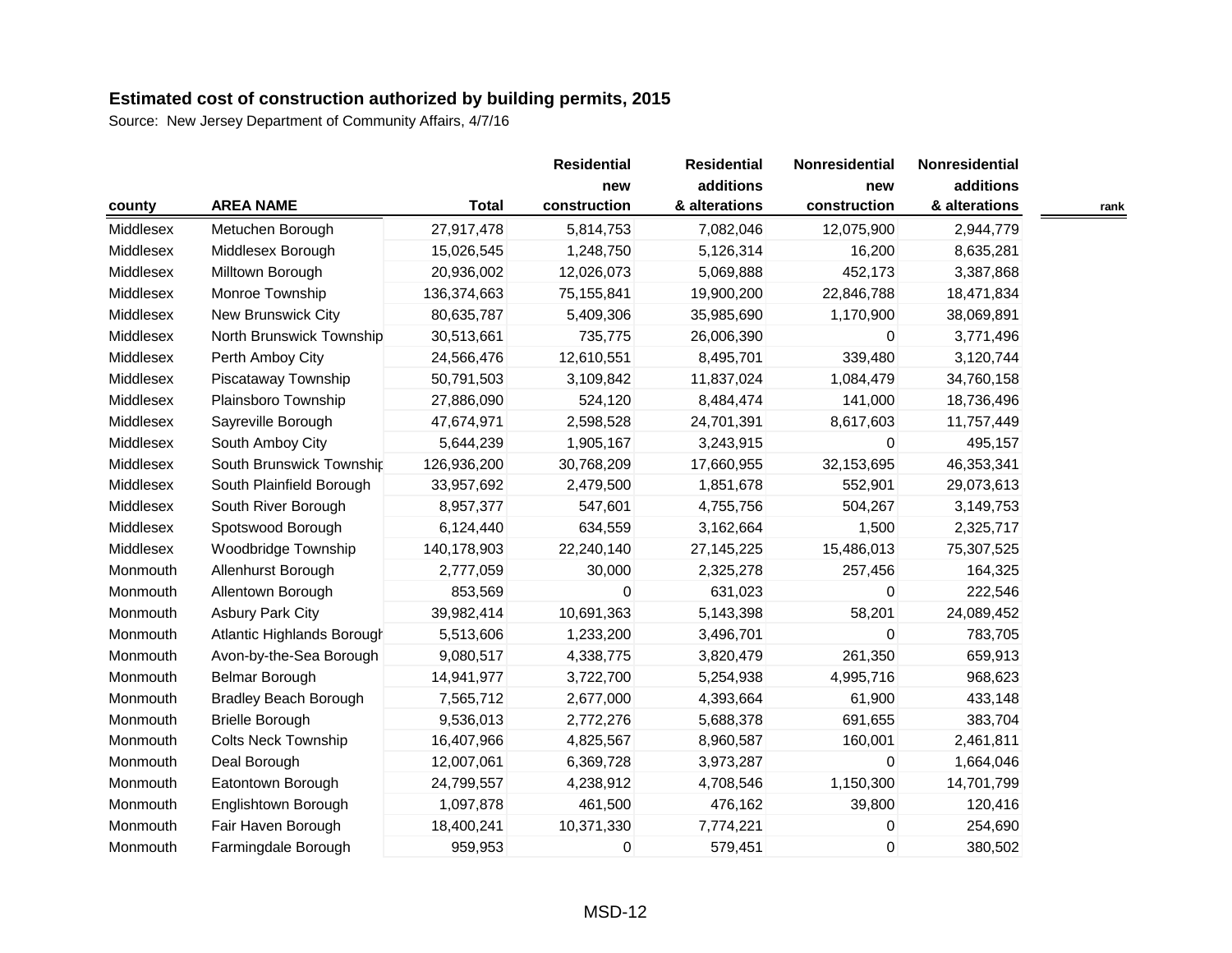|          |                             |              | <b>Residential</b>  | <b>Residential</b>         | Nonresidential      | Nonresidential             |
|----------|-----------------------------|--------------|---------------------|----------------------------|---------------------|----------------------------|
| county   | <b>AREA NAME</b>            | <b>Total</b> | new<br>construction | additions<br>& alterations | new<br>construction | additions<br>& alterations |
| Monmouth | Freehold Borough            | 9,356,737    | 571,110             | 1,309,921                  | 50,873              | 7,424,833                  |
| Monmouth | Freehold Township           |              | 7,607,900           | 12,108,331                 |                     | 28,246,340                 |
|          |                             | 50,285,171   |                     |                            | 2,322,600           |                            |
| Monmouth | Highlands Borough           | 20,209,313   | 4,920,624           | 8,947,288                  | 280,000             | 6,061,401                  |
| Monmouth | <b>Holmdel Township</b>     | 20,420,882   | 2,641,395           | 9,706,041                  | 1,830,200           | 6,243,246                  |
| Monmouth | <b>Howell Township</b>      | 103,174,652  | 26,061,249          | 28,154,700                 | 34,024,828          | 14,933,875                 |
| Monmouth | Interlaken Borough          | 1,428,749    | 45,500              | 1,347,449                  | 0                   | 35,800                     |
| Monmouth | Keansburg Borough           | 13,836,468   | 5,088,077           | 8,201,114                  | $\mathbf 0$         | 547,277                    |
| Monmouth | Keyport Borough             | 3,366,729    | 84,075              | 1,890,745                  | 53,800              | 1,338,109                  |
| Monmouth | Little Silver Borough       | 22,939,092   | 10,520,539          | 7,948,654                  | 0                   | 4,469,899                  |
| Monmouth | Loch Arbour Village         | 738,275      | 12,400              | 680,875                    | $\mathbf 0$         | 45,000                     |
| Monmouth | Long Branch City            | 33,611,419   | 5,282,285           | 15,563,691                 | 1,387,650           | 11,377,793                 |
| Monmouth | Manalapan Township          | 29,513,087   | 294,832             | 23,363,294                 | 2,702,059           | 3,152,902                  |
| Monmouth | Manasquan Borough           | 24,937,768   | 13,140,288          | 9,552,501                  | 963,700             | 1,281,279                  |
| Monmouth | Marlboro Township           | 38,733,612   | 4,317,286           | 23,162,055                 | 2,888,275           | 8,365,996                  |
| Monmouth | Matawan Borough             | 7,353,725    | 3,199,600           | 3,119,757                  | 62,528              | 971,840                    |
| Monmouth | Aberdeen Township           | 16,422,382   | 4,569,416           | 7,858,321                  | 540,402             | 3,454,243                  |
| Monmouth | Middletown Township         | 128,635,592  | 22,282,988          | 39,656,369                 | 292,882             | 66,403,353                 |
| Monmouth | Millstone Township          | 27,420,053   | 4,047,300           | 5,089,194                  | 1,647,148           | 16,636,411                 |
| Monmouth | Monmouth Beach Borough      | 17,410,610   | 6,748,942           | 8,311,141                  | 32,501              | 2,318,026                  |
| Monmouth | Neptune Township            | 47,571,852   | 13,752,854          | 18,531,047                 | 4,033,451           | 11,254,500                 |
| Monmouth | Neptune City Borough        | 5,501,399    | 1,246,679           | 1,861,171                  | 14,200              | 2,379,349                  |
| Monmouth | <b>Tinton Falls Borough</b> | 14,470,879   | 1,893,000           | 5,542,944                  | 13,000              | 7,021,935                  |
| Monmouth | Ocean Township              | 38,265,511   | 7,892,550           | 19,172,316                 | 977,618             | 10,223,027                 |
| Monmouth | Oceanport Borough           | 7,079,403    | 1,222,300           | 4,687,325                  | 4,000               | 1,165,778                  |
| Monmouth | Hazlet Township             | 15,327,603   | 506,340             | 11,863,979                 | $\overline{c}$      | 2,957,282                  |
| Monmouth | Red Bank Borough            | 34,662,594   | 3,045,370           | 4,558,725                  | 1,237,380           | 25,821,119                 |
| Monmouth | Roosevelt Borough           | 1,240,589    | 0                   | 496,509                    | 39,500              | 704,580                    |
| Monmouth | Rumson Borough              | 40,352,945   | 24,748,811          | 14,335,584                 | 0                   | 1,268,550                  |
| Monmouth | Sea Bright Borough          | 924,560      | 0                   | 413,585                    | $\Omega$            | 510,975                    |
| Monmouth | Sea Girt Borough            | 19,813,643   | 13,824,127          | 5,124,268                  | 602,610             | 262,638                    |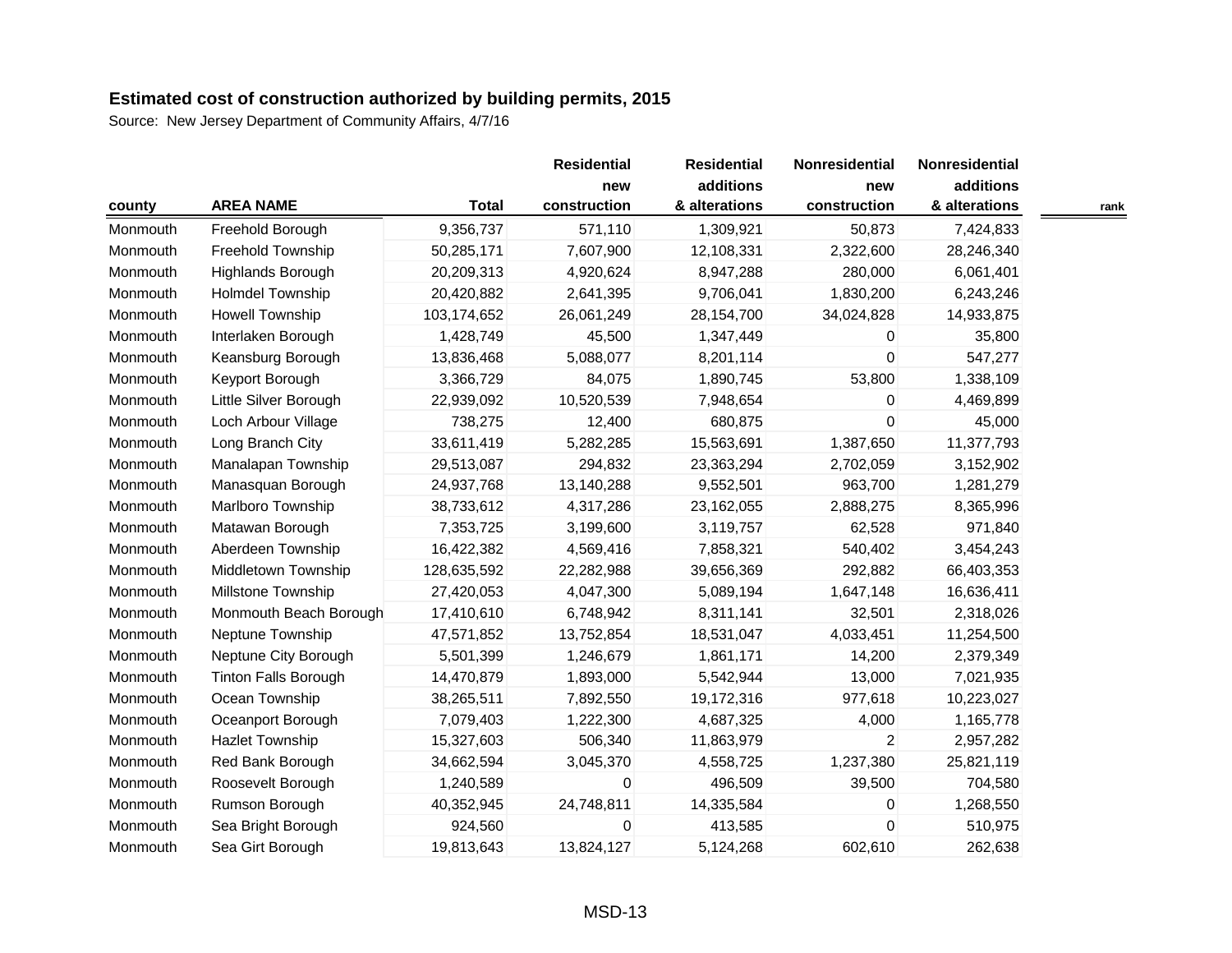|               |                                |              | <b>Residential</b> | <b>Residential</b> | Nonresidential | Nonresidential |      |
|---------------|--------------------------------|--------------|--------------------|--------------------|----------------|----------------|------|
|               |                                |              | new                | additions          | new            | additions      |      |
| county        | <b>AREA NAME</b>               | <b>Total</b> | construction       | & alterations      | construction   | & alterations  | rank |
| Monmouth      | Shrewsbury Borough             | 8,410,678    | 362,000            | 2,924,882          | 669,100        | 4,454,696      |      |
| Monmouth      | Shrewsbury Township            | 372,672      | 0                  | 226,741            | 0              | 145,931        |      |
| Monmouth      | Lake Como Borough              | 1,629,754    | 342,800            | 1,077,680          | $\mathbf 0$    | 209,274        |      |
| Monmouth      | Spring Lake Borough            | 38,703,230   | 28,568,293         | 8,073,993          | 938,700        | 1,122,244      |      |
| Monmouth      | Spring Lake Heights Boro       | 6,813,360    | 1,919,176          | 3,510,155          | 1,049,685      | 334,344        |      |
| Monmouth      | Union Beach Borough            | 26,871,988   | 5,940,205          | 13,596,089         | $\mathbf 0$    | 7,335,694      |      |
| Monmouth      | <b>Upper Freehold Township</b> | 9,021,186    | 4,376,825          | 2,577,082          | 1,546,769      | 520,510        |      |
| Monmouth      | <b>Wall Township</b>           | 47,155,220   | 5,324,851          | 12,002,717         | 5,887,389      | 23,940,263     |      |
| Monmouth      | West Long Branch Boroug        | 41,797,213   | 899,575            | 3,386,371          | 91,275         | 37,419,992     |      |
| Morris        | <b>Boonton Town</b>            | 6,669,295    | 450,000            | 4,468,665          | 4,000          | 1,746,630      |      |
| Morris        | <b>Boonton Township</b>        | 5,022,545    | 438,400            | 4,269,546          | $\Omega$       | 314,599        |      |
| Morris        | <b>Butler Borough</b>          | 3,501,226    | 138,800            | 1,718,630          | 393,900        | 1,249,896      |      |
| Morris        | Chatham Borough                | 16,237,293   | 3,899,550          | 11,044,323         | 201,300        | 1,092,120      |      |
| Morris        | Chatham Township               | 35,295,695   | 19,045,586         | 14,055,989         | 481,000        | 1,713,120      |      |
| Morris        | Chester Borough                | 2,368,475    | 547,000            | 730,617            | 12,500         | 1,078,358      |      |
| Morris        | <b>Chester Township</b>        | 11,914,448   | 1,301,902          | 6,389,742          | 2,451,220      | 1,771,584      |      |
| Morris        | Denville Township              | 21,725,133   | 8,146,037          | 8,104,583          | 494,693        | 4,979,820      |      |
| Morris        | Dover Town                     | 10,914,124   | 901,006            | 3,872,158          | 2,361,184      | 3,779,776      |      |
| Morris        | East Hanover Township          | 18,509,474   | 3,127,800          | 5,478,252          | 700,666        | 9,202,756      |      |
| Morris        | Florham Park Borough           | 69,301,437   | 6,911,350          | 12,051,925         | 455,361        | 49,882,801     |      |
| <b>Morris</b> | Hanover Township               | 56,868,488   | 4,287,296          | 6,575,559          | 31,322,799     | 14,682,834     |      |
| Morris        | Harding Township               | 17,308,148   | 6,207,800          | 9,366,800          | 1,283,000      | 450,548        |      |
| Morris        | Jefferson Township             | 12,766,594   | 2,736,011          | 7,458,014          | 273,608        | 2,298,961      |      |
| Morris        | Kinnelon Borough               | 12,734,530   | 1,538,000          | 7,036,660          | 205,000        | 3,954,870      |      |
| Morris        | Lincoln Park Borough           | 23,875,168   | 242,001            | 2,583,632          | 19,780,200     | 1,269,335      |      |
| Morris        | Madison Borough                | 30,163,188   | 7,904,223          | 17,039,974         | 802,325        | 4,416,666      |      |
| Morris        | Mendham Borough                | 6,180,059    | 474,464            | 4,878,846          | 250,000        | 576,749        |      |
| Morris        | Mendham Township               | 5,729,459    | 350,000            | 5,342,113          | $\mathbf 0$    | 37,346         |      |
| Morris        | Mine Hill Township             | 4,876,001    | 27,500             | 1,765,220          | 2,430,200      | 653,081        |      |
| Morris        | Montville Township             | 23,839,106   | 4,899,150          | 9,987,459          | 3,250,830      | 5,701,667      |      |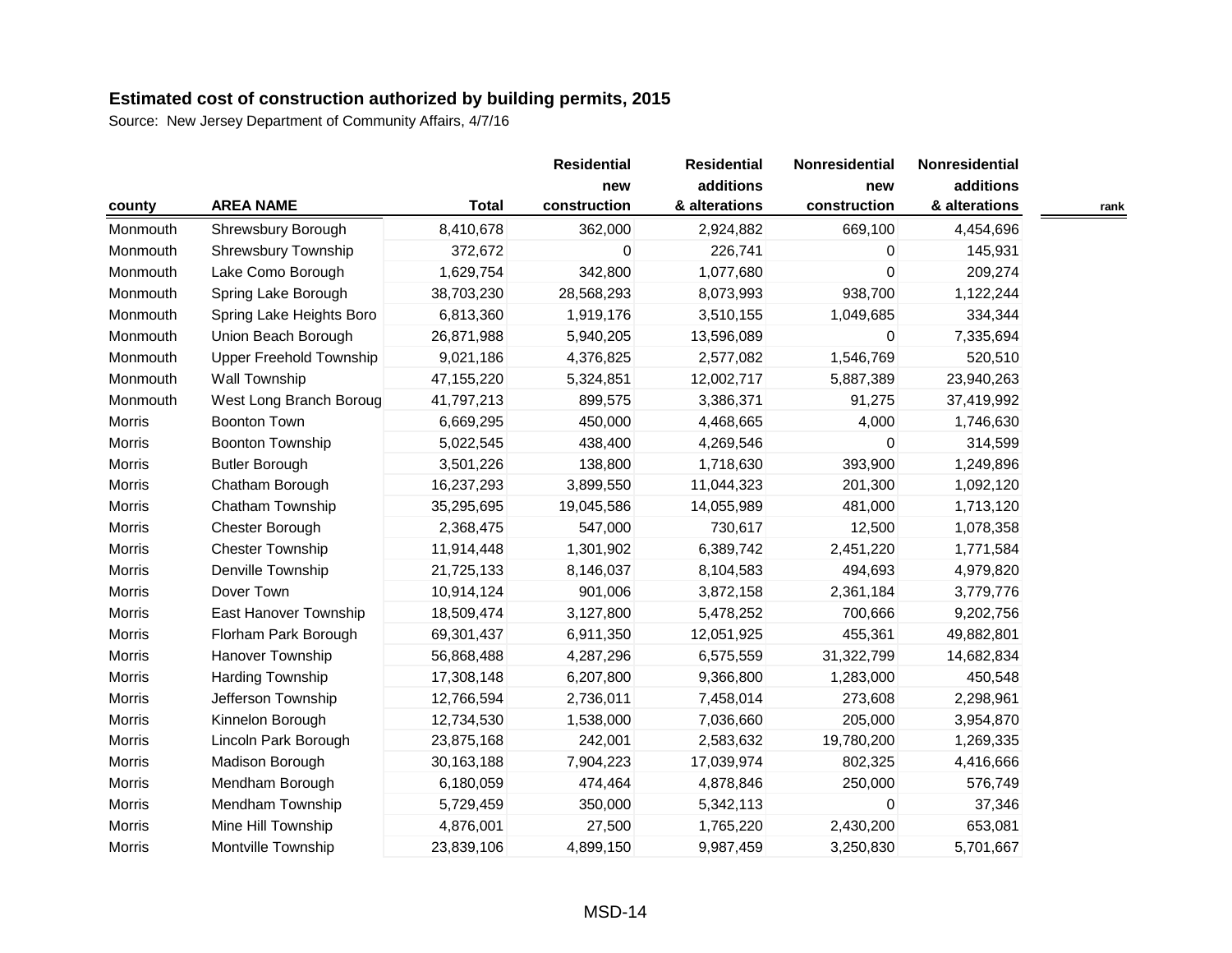|               |                           |              | <b>Residential</b>  | <b>Residential</b>         | Nonresidential      | Nonresidential             |      |
|---------------|---------------------------|--------------|---------------------|----------------------------|---------------------|----------------------------|------|
| county        | <b>AREA NAME</b>          | <b>Total</b> | new<br>construction | additions<br>& alterations | new<br>construction | additions<br>& alterations | rank |
| <b>Morris</b> | Morris Township           | 40,625,911   | 9,993,065           | 16,516,313                 | 59,000              | 14,057,533                 |      |
| Morris        | Morris Plains Borough     | 24,648,855   | 4,000               | 4,166,835                  | 0                   | 20,478,020                 |      |
| <b>Morris</b> | Morristown Town           | 52,249,257   | 5,141,804           | 11,810,605                 | 5,828,060           | 29,468,788                 |      |
| <b>Morris</b> | Mountain Lakes Borough    | 9,666,639    | 3,735,980           | 4,731,981                  | 0                   | 1,198,678                  |      |
| Morris        | Mount Arlington Borough   | 22,737,677   | 14,716,600          | 1,346,453                  | 2,520,388           | 4,154,236                  |      |
| Morris        | Mount Olive Township      | 28,018,151   | 10,216,277          | 6,810,978                  | 1,572,076           | 9,418,820                  |      |
| Morris        | Netcong Borough           | 1,410,466    | 284,500             | 884,034                    | 1,200               | 240,732                    |      |
| <b>Morris</b> | Parsippany-Troy Hills Twp | 91,659,452   | 14,380,919          | 18,207,911                 | 7,148,477           | 51,922,145                 |      |
| <b>Morris</b> | Long Hill Township        | 10,121,616   | 892,000             | 8,275,581                  | 615,000             | 339,035                    |      |
| Morris        | Pequannock Township       | 22,020,265   | 3,076,011           | 10,270,699                 | 1,102,302           | 7,571,253                  |      |
| <b>Morris</b> | Randolph Township         | 26,191,105   | 5,776,851           | 12,734,076                 | 205,500             | 7,474,678                  |      |
| <b>Morris</b> | Riverdale Borough         | 2,953,530    | 420,400             | 601,020                    | 945,000             | 987,110                    |      |
| Morris        | Rockaway Borough          | 3,562,889    | 325,200             | 2,512,654                  | 85,051              | 639,984                    |      |
| Morris        | Rockaway Township         | 37,250,279   | 3,146,350           | 15,210,418                 | 379,940             | 18,513,571                 |      |
| Morris        | Roxbury Township          | 20,234,521   | 3,688,870           | 8,303,133                  | 121,000             | 8,121,518                  |      |
| Morris        | Victory Gardens Borough   | 156,448      | 0                   | 156,448                    | 0                   | 0                          |      |
| Morris        | Washington Township       | 16,512,117   | 3,992,376           | 10,562,344                 | 449,248             | 1,508,149                  |      |
| Morris        | Wharton Borough           | 3,920,241    | 0                   | 1,799,598                  | 182,000             | 1,938,643                  |      |
| Ocean         | Barnegat Light Borough    | 5,883,231    | 3,440,978           | 1,762,247                  | 182,000             | 498,006                    |      |
| Ocean         | Bay Head Borough          | 17,942,449   | 8,065,500           | 5,907,924                  | 0                   | 3,969,025                  |      |
| Ocean         | Beach Haven Borough       | 18,326,756   | 10,916,136          | 5,912,195                  | 347,000             | 1,151,425                  |      |
| Ocean         | Beachwood Borough         | 8,673,560    | 796,250             | 5,027,519                  | 2,537,897           | 311,894                    |      |
| Ocean         | <b>Berkeley Township</b>  | 48,142,425   | 15,791,656          | 28,954,149                 | 301,513             | 3,095,107                  |      |
| Ocean         | <b>Brick Township</b>     | 108,579,664  | 28,104,685          | 51,533,973                 | 3,955,324           | 24,985,682                 |      |
| Ocean         | Toms River Township       | 285,962,084  | 147,931,176         | 102,354,208                | 9,561,605           | 26,115,095                 |      |
| Ocean         | Eagleswood Township       | 1,743,298    | 467,387             | 794,511                    | 111,503             | 369,897                    |      |
| Ocean         | Harvey Cedars Borough     | 12,271,643   | 9,734,070           | 2,038,063                  | 421,000             | 78,510                     |      |
| Ocean         | Island Heights Borough    | 4,087,920    | 2,340,350           | 1,620,320                  | 100,000             | 27,250                     |      |
| Ocean         | Jackson Township          | 76,687,137   | 34,632,740          | 23,597,386                 | 2,713,658           | 15,743,353                 |      |
| Ocean         | Lacey Township            | 33,905,920   | 14,638,998          | 13,224,090                 | 1,939,303           | 4,103,529                  |      |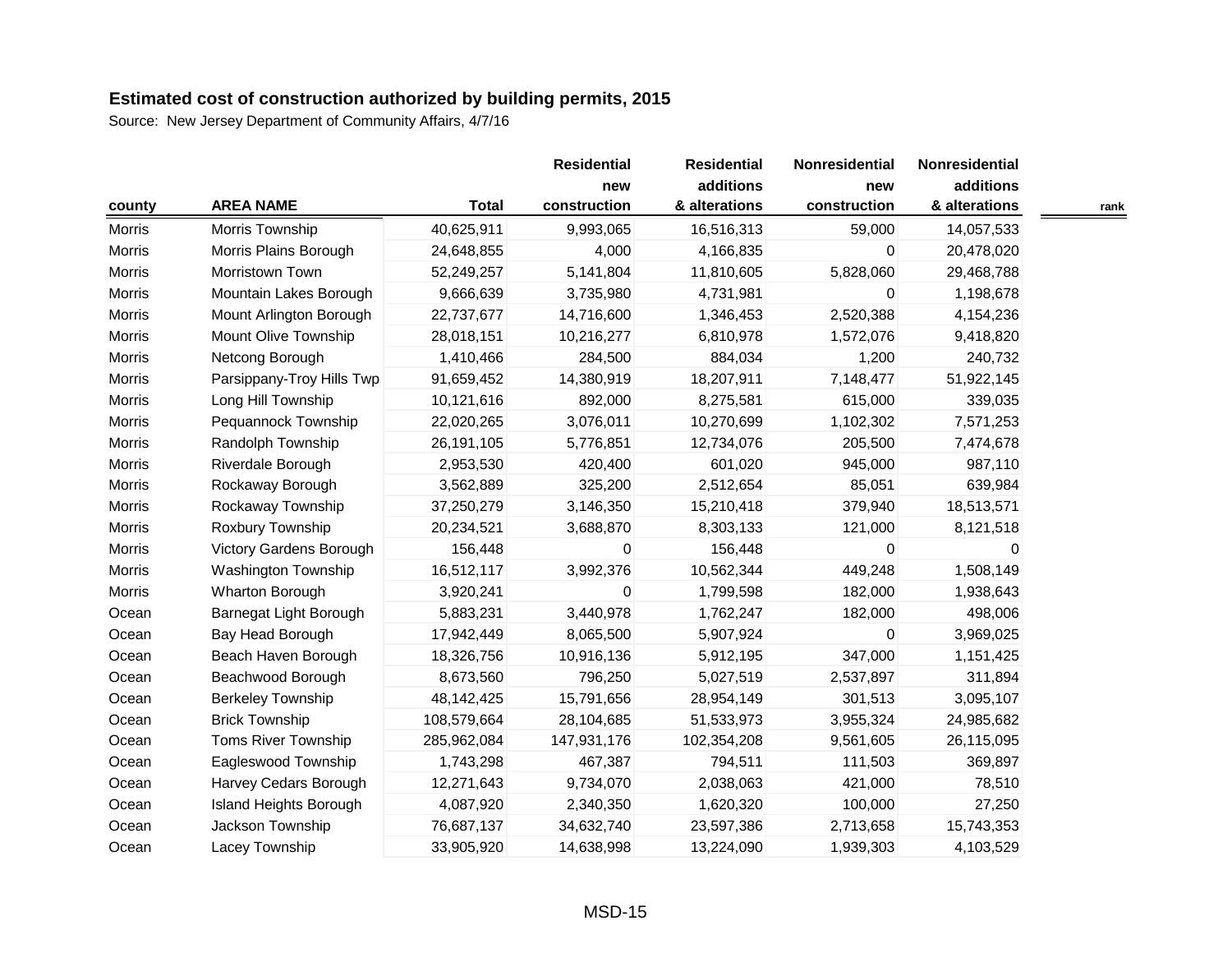|         |                             |                  | <b>Residential</b> | <b>Residential</b>  | Nonresidential             | Nonresidential      |                            |      |
|---------|-----------------------------|------------------|--------------------|---------------------|----------------------------|---------------------|----------------------------|------|
| county  |                             | <b>AREA NAME</b> | <b>Total</b>       | new<br>construction | additions<br>& alterations | new<br>construction | additions<br>& alterations | rank |
| Ocean   | Lakehurst Borough           | 1,203,225        | 0                  | 561,631             | 18,000                     | 623,594             |                            |      |
| Ocean   | Lakewood Township           | 189,552,239      | 120,056,568        | 16,197,640          | 24,199,440                 | 29,098,591          |                            |      |
| Ocean   | Lavallette Borough          | 19,701,851       | 11,837,730         | 6,704,808           | 82,801                     | 1,076,512           |                            |      |
| Ocean   | Little Egg Harbor Township  | 40,534,760       | 16,763,909         | 21,726,929          | 1,088,100                  | 955,822             |                            |      |
| Ocean   | Long Beach Township         | 76,547,261       | 54,149,023         | 22,290,995          | 2,000                      | 105,243             |                            |      |
| Ocean   | Manchester Township         | 39,362,843       | 8,170,287          | 17,653,060          | 32,402                     | 13,507,094          |                            |      |
| Ocean   | <b>Mantoloking Borough</b>  | 32,838,553       | 24,373,115         | 7,179,703           | 788,296                    | 497,439             |                            |      |
| Ocean   | Ocean Township              | 13,832,938       | 8,831,434          | 4,279,040           | 76,601                     | 645,863             |                            |      |
| Ocean   | Ocean Gate Borough          | 3,702,405        | 1,288,530          | 1,904,075           | 8,000                      | 501,800             |                            |      |
| Ocean   | Pine Beach Borough          | 1,053,859        | 0                  | 1,047,359           | $\Omega$                   | 6,500               |                            |      |
| Ocean   | <b>Plumsted Township</b>    | 8,110,384        | 552,853            | 2,169,212           | 508,553                    | 4,879,766           |                            |      |
| Ocean   | Point Pleasant Borough      | 25,071,099       | 9,084,903          | 13,468,586          | 21,436                     | 2,496,174           |                            |      |
| Ocean   | Point Pleasant Beach Bord   | 16,651,215       | 6,047,886          | 9,754,829           | 45,501                     | 802,999             |                            |      |
| Ocean   | Seaside Heights Borough     | 9,789,037        | 3,485,660          | 4,376,627           | 297,000                    | 1,629,750           |                            |      |
| Ocean   | Seaside Park Borough        | 8,935,263        | 4,588,799          | 4,099,270           | 1,800                      | 245,394             |                            |      |
| Ocean   | Ship Bottom Borough         | 14,542,560       | 7,182,403          | 5,031,044           | 701,101                    | 1,628,012           |                            |      |
| Ocean   | South Toms River Borough    | 1,780,091        | 126,000            | 1,439,658           | 8,300                      | 206,133             |                            |      |
| Ocean   | <b>Stafford Township</b>    | 59,432,105       | 25,282,826         | 19,448,171          | 5,996,690                  | 8,704,418           |                            |      |
| Ocean   | Surf City Borough           | 14,725,905       | 9,747,494          | 4,400,485           | $\mathbf 0$                | 577,926             |                            |      |
| Ocean   | <b>Tuckerton Borough</b>    | 7,925,707        | 0                  | $\mathbf{0}$        | 3,334,731                  | 4,590,976           |                            |      |
| Ocean   | <b>Barnegat Township</b>    | 26,538,011       | 14,691,526         | 8,200,219           | 314,839                    | 3,331,427           |                            |      |
| Passaic | <b>Bloomingdale Borough</b> | 3,765,861        | 104,200            | 2,797,028           | 99,060                     | 765,573             |                            |      |
| Passaic | <b>Clifton City</b>         | 62,096,054       | 3,720,686          | 25,170,815          | 2,002,789                  | 31,201,764          |                            |      |
| Passaic | Haledon Borough             | 3,441,604        | 252,000            | 1,944,703           | 461,000                    | 783,901             |                            |      |
| Passaic | Hawthorne Borough           | 7,652,658        | 460,400            | 5,466,761           | 242,250                    | 1,483,247           |                            |      |
| Passaic | Little Falls Township       | 64,322,212       | 431,500            | 4,239,353           | 322,415                    | 59,328,944          |                            |      |
| Passaic | North Haledon Borough       | 3,406,463        | 4,500              | 3,236,088           | $\mathbf 0$                | 165,875             |                            |      |
| Passaic | Passaic City                | 33,350,220       | 3,393,255          | 16,002,465          | 854,782                    | 13,099,718          |                            |      |
| Passaic | Paterson City               | 55,866,117       | 4,815,052          | 24,972,077          | 1,490,800                  | 24,588,188          |                            |      |
| Passaic | Pompton Lakes Borough       | 7,421,204        | 542,304            | 4,152,058           | $\mathbf 0$                | 2,726,842           |                            |      |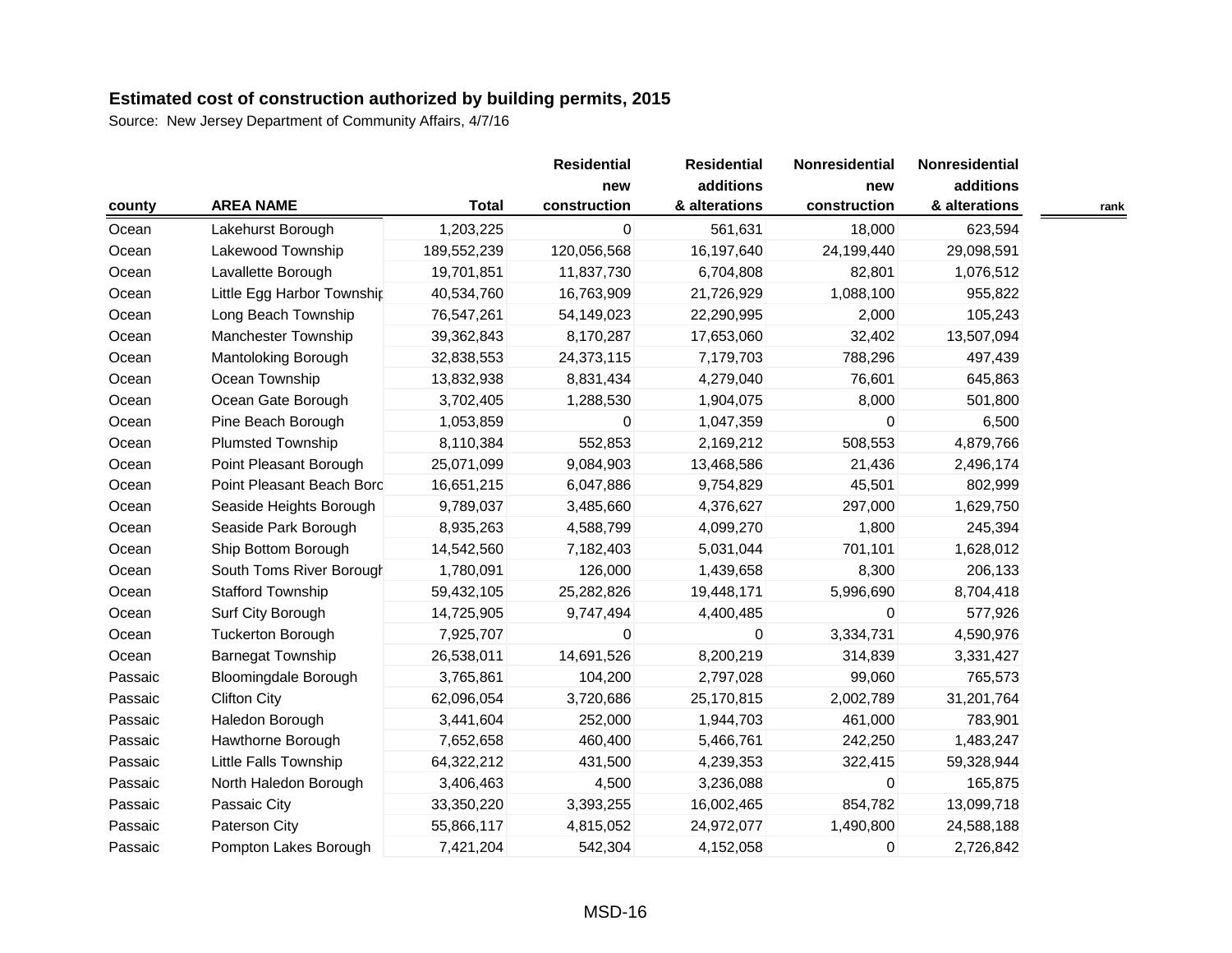|          |                               |              | <b>Residential</b> | <b>Residential</b> | Nonresidential | Nonresidential |      |
|----------|-------------------------------|--------------|--------------------|--------------------|----------------|----------------|------|
|          |                               |              | new                | additions          | new            | additions      |      |
| county   | <b>AREA NAME</b>              | <b>Total</b> | construction       | & alterations      | construction   | & alterations  | rank |
| Passaic  | Prospect Park Borough         | 729,192      | 0                  | 703,227            | 0              | 25,965         |      |
| Passaic  | Ringwood Borough              | 7,997,156    | 1,072,920          | 5,152,861          | 166,849        | 1,604,526      |      |
| Passaic  | <b>Totowa Borough</b>         | 18,155,093   | 3,026,195          | 3,134,141          | 21,500         | 11,973,257     |      |
| Passaic  | Wanaque Borough               | 18,714,740   | 5,336,030          | 3,828,120          | 7,979,000      | 1,571,590      |      |
| Passaic  | Wayne Township                | 84,814,624   | 1,235,783          | 33,970,760         | 11,788,004     | 37,820,077     |      |
| Passaic  | West Milford Township         | 29,171,767   | 2,504,400          | 13,866,731         | 5,808,600      | 6,992,036      |      |
| Passaic  | Woodland Park Borough         | 18,208,375   | 11,546,100         | 2,602,966          | 100,000        | 3,959,309      |      |
| Salem    | Alloway Township              | 1,576,772    | 18,000             | 628,711            | 246,502        | 683,559        |      |
| Salem    | Elmer Borough                 | 645,270      | 0                  | 163,737            | 143,500        | 338,033        |      |
| Salem    | <b>Elsinboro Township</b>     | 798,243      | 78,100             | 134,603            | 181,079        | 404,461        |      |
| Salem    | Lower Alloways Creek Twr      | 1,794,863    | 515,217            | 337,453            | 747,340        | 194,853        |      |
| Salem    | <b>Mannington Township</b>    | 6,180,618    | 11,550             | 624,331            | 553,475        | 4,991,262      |      |
| Salem    | Oldmans Township              | 5,305,721    | 542,740            | 963,573            | 1,266,904      | 2,532,504      |      |
| Salem    | Penns Grove Borough           | 1,846,864    | 0                  | 560,618            | 750            | 1,285,496      |      |
| Salem    | Pennsville Township           | 7,807,063    | 80,650             | 2,757,753          | 1,889,550      | 3,079,110      |      |
| Salem    | Pilesgrove Township           | 5,751,673    | 1,144,150          | 3,294,221          | 217,511        | 1,095,791      |      |
| Salem    | Pittsgrove Township           | 2,479,256    | 133,700            | 513,782            | 465,504        | 1,366,270      |      |
| Salem    | Quinton Township              | 975,562      | 0                  | 458,949            | 37,800         | 478,813        |      |
| Salem    | Salem City                    | 1,328,026    | 0                  | 435,577            | 56,900         | 835,549        |      |
| Salem    | <b>Carneys Point Township</b> | 11,787,694   | 1,361,338          | 2,394,135          | 742,550        | 7,289,671      |      |
| Salem    | Upper Pittsgrove Township     | 2,720,526    | 355,575            | 469,369            | 531,475        | 1,364,107      |      |
| Salem    | Woodstown Borough             | 2,440,269    | 10,000             | 1,794,671          | 0              | 635,598        |      |
| Somerset | <b>Bedminster Township</b>    | 19,304,281   | 301,001            | 5,103,484          | 1,677,453      | 12,222,343     |      |
| Somerset | <b>Bernards Township</b>      | 51,494,869   | 4,823,568          | 23,720,462         | 477,405        | 22,473,434     |      |
| Somerset | Bernardsville Borough         | 17,298,370   | 3,902,211          | 10,417,773         | 475,201        | 2,503,185      |      |
| Somerset | Bound Brook Borough           | 12,632,963   | 396,200            | 7,643,106          | 959,164        | 3,634,493      |      |
| Somerset | <b>Branchburg Township</b>    | 33,433,521   | 3,812,225          | 7,403,045          | 7,454,014      | 14,764,237     |      |
| Somerset | <b>Bridgewater Township</b>   | 85,168,908   | 7,947,221          | 20,624,371         | 22,147,750     | 34,449,566     |      |
| Somerset | Far Hills Borough             | 5,023,045    | 2,738,240          | 2,118,670          | 0              | 166,135        |      |
| Somerset | Franklin Township             | 109,929,056  | 16,215,820         | 19,114,818         | 15,736,105     | 58,862,313     |      |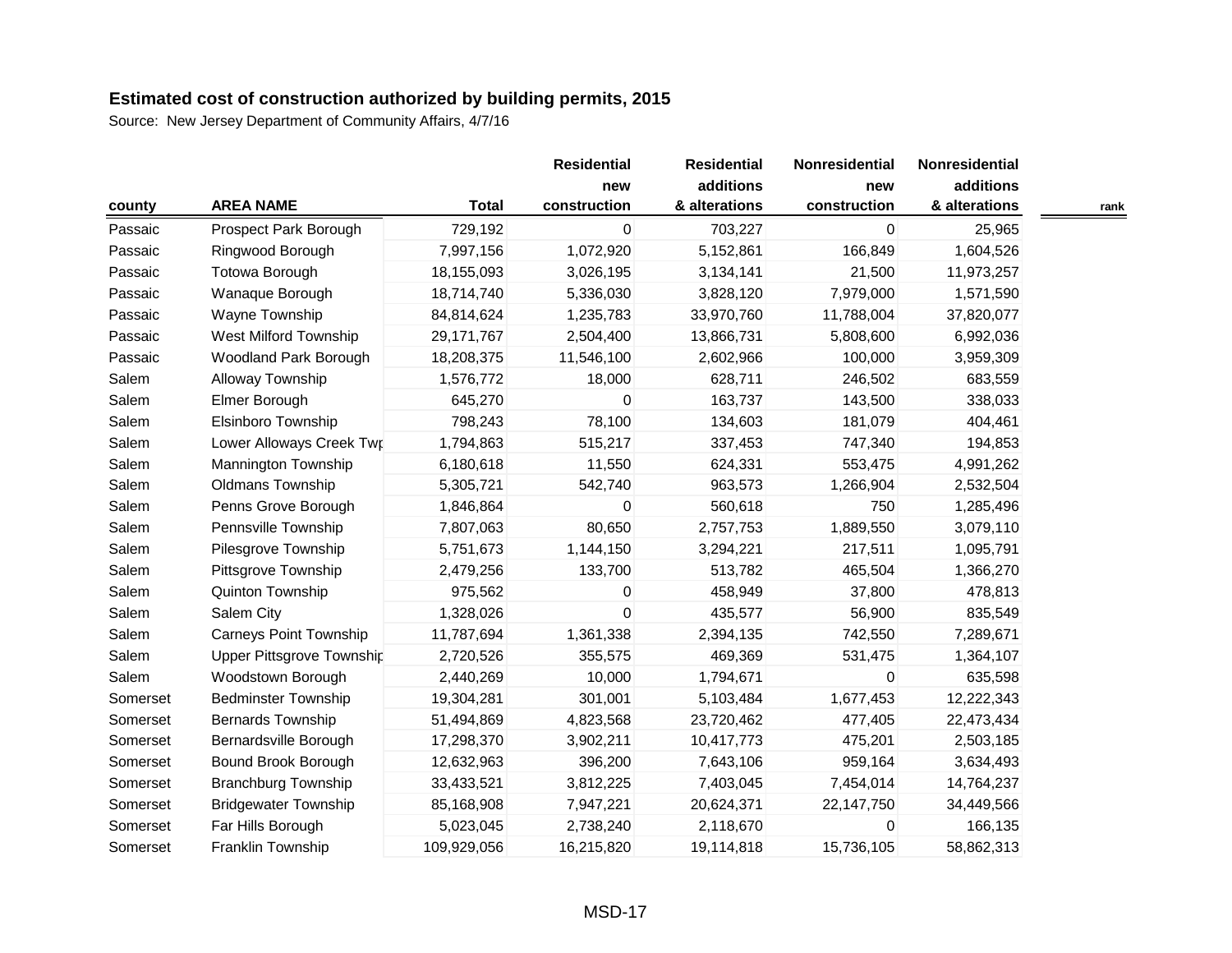|               |                            |              | <b>Residential</b> | <b>Residential</b> | Nonresidential | Nonresidential |  |
|---------------|----------------------------|--------------|--------------------|--------------------|----------------|----------------|--|
|               |                            |              | new                | additions          | new            | additions      |  |
| county        | <b>AREA NAME</b>           | <b>Total</b> | construction       | & alterations      | construction   | & alterations  |  |
| Somerset      | Green Brook Township       | 12,456,546   | 1,133,148          | 3,041,933          | 5,552,800      | 2,728,665      |  |
| Somerset      | Hillsborough Township      | 63,627,644   | 33,928,676         | 16,813,649         | 2,627,166      | 10,258,153     |  |
| Somerset      | Manville Borough           | 4,561,398    | 316,100            | 3,312,186          | $\mathbf 0$    | 933,112        |  |
| Somerset      | Millstone Borough          | 568,802      | 24,000             | 488,919            | $\Omega$       | 55,883         |  |
| Somerset      | Montgomery Township        | 48,470,240   | 17, 155, 104       | 11,014,461         | 46,013         | 20,254,662     |  |
| Somerset      | North Plainfield Borough   | 12,041,854   | 1,688,100          | 4,039,551          | 2,581,500      | 3,732,703      |  |
| Somerset      | Peapack and Gladstone Bo   | 9,138,073    | 4,127,590          | 2,066,564          | 69,700         | 2,874,219      |  |
| Somerset      | Raritan Borough            | 10,385,855   | 0                  | 3,472,892          | 608,500        | 6,304,463      |  |
| Somerset      | Rocky Hill Borough         | 1,235,779    | 50,000             | 464,257            | 72,600         | 648,922        |  |
| Somerset      | Somerville Borough         | 44,248,452   | 11,508,500         | 6,889,200          | 16,400,000     | 9,450,752      |  |
| Somerset      | South Bound Brook Boro     | 4,382,659    | 2,216,900          | 918,150            | 728,400        | 519,209        |  |
| Somerset      | Warren Township            | 66,839,663   | 10,522,704         | 12,917,623         | 23,971,228     | 19,428,108     |  |
| Somerset      | Watchung Borough           | 11,261,571   | 4,065,060          | 5,391,877          | 52,800         | 1,751,834      |  |
| Sussex        | Andover Borough            | 162,318      | 0                  | 126,702            | $\Omega$       | 35,616         |  |
| Sussex        | Andover Township           | 4,156,427    | 210,000            | 3,024,272          | 335,741        | 586,414        |  |
| Sussex        | <b>Branchville Borough</b> | 1,060,179    | 0                  | 184,572            | 432,500        | 443,107        |  |
| Sussex        | Byram Township             | 7,317,676    | 812,780            | 3,240,068          | 2,558,400      | 706,428        |  |
| Sussex        | Frankford Township         | 8,766,901    | 1,585,500          | 3,018,062          | 65,500         | 4,097,839      |  |
| <b>Sussex</b> | Franklin Borough           | 2,656,359    | 0                  | 906,343            | 581,099        | 1,168,917      |  |
| Sussex        | Fredon Township            | 2,642,983    | 600,000            | 1,340,393          | 277,501        | 425,089        |  |
| <b>Sussex</b> | Green Township             | 3,921,074    | 1,813,400          | 653,614            | 165,881        | 1,288,179      |  |
| Sussex        | Hamburg Borough            | 1,661,870    | 396,470            | 738,247            | 1,850          | 525,303        |  |
| Sussex        | Hampton Township           | 5,373,052    | 74,900             | 1,824,631          | 332,030        | 3,141,491      |  |
| Sussex        | Hardyston Township         | 4,731,331    | 1,371,092          | 2,195,196          | 133,992        | 1,031,051      |  |
| Sussex        | Hopatcong Borough          | 7,725,363    | 386,850            | 6,072,606          | 186,200        | 1,079,707      |  |
| Sussex        | Lafayette Township         | 5,392,233    | 276,100            | 675,649            | 162,392        | 4,278,092      |  |
| Sussex        | Montague Township          | 2,002,789    | 0                  | 1,327,851          | $\mathbf 0$    | 674,938        |  |
| Sussex        | Newton Town                | 5,469,824    | 347,494            | 1,366,574          | 22,400         | 3,733,356      |  |
| Sussex        | Ogdensburg Borough         | 1,222,288    | 0                  | 826,029            | 1,000          | 395,259        |  |
| <b>Sussex</b> | Sandyston Township         | 1,479,400    | 355,550            | 719,279            | 233,900        | 170,671        |  |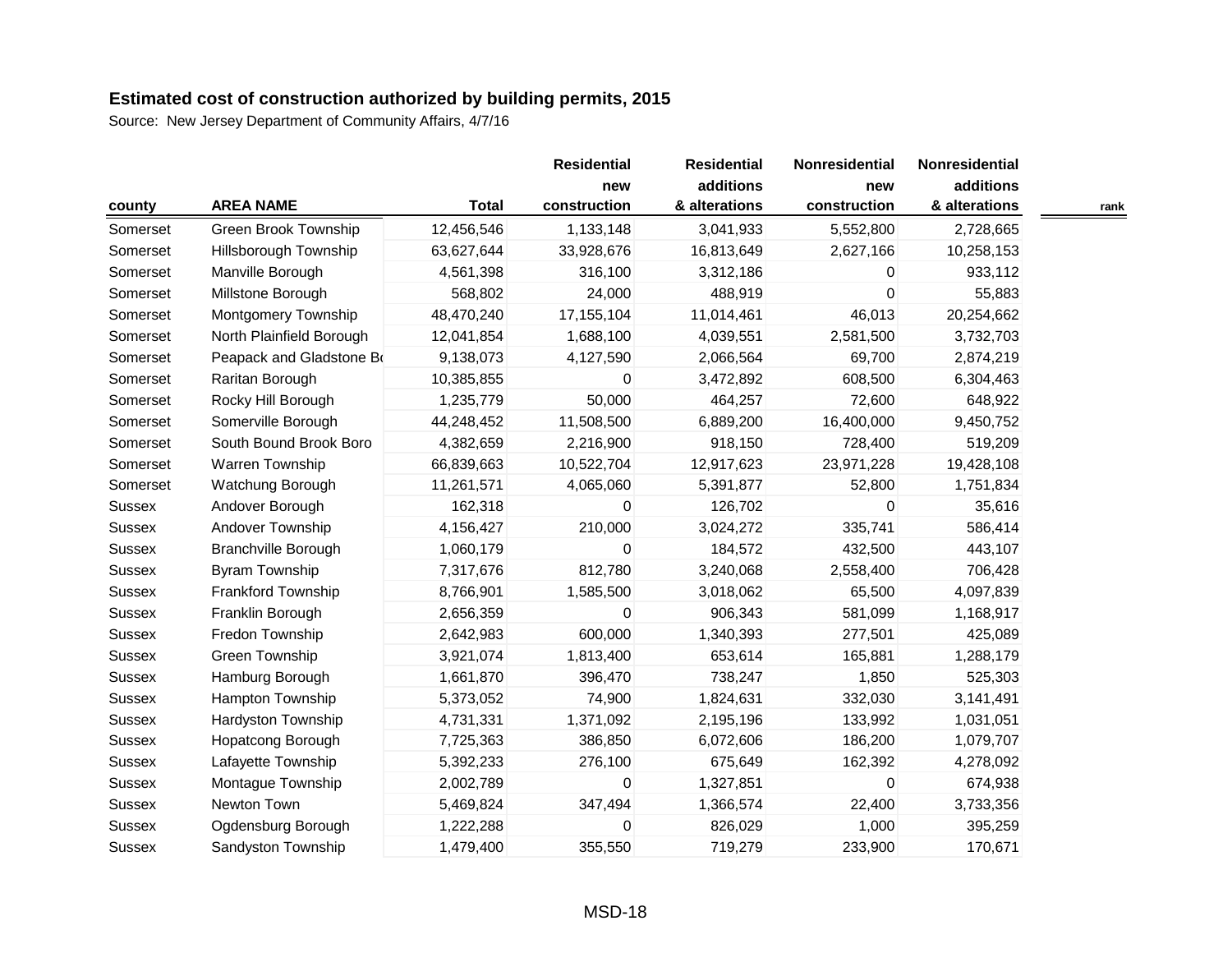|               |                                  |              | <b>Residential</b>  | <b>Residential</b>         | Nonresidential      | Nonresidential             |      |
|---------------|----------------------------------|--------------|---------------------|----------------------------|---------------------|----------------------------|------|
| county        | <b>AREA NAME</b>                 | <b>Total</b> | new<br>construction | additions<br>& alterations | new<br>construction | additions<br>& alterations | rank |
| Sussex        | Sparta Township                  | 17,765,228   | 851,200             | 10,893,579                 | 3,161,888           | 2,858,561                  |      |
| Sussex        | Stanhope Borough                 | 2,440,959    | 0                   | 2,424,668                  | 0                   | 16,291                     |      |
| Sussex        | <b>Stillwater Township</b>       | 3,171,640    | 706,100             | 1,649,956                  | 221,497             | 594,087                    |      |
| Sussex        | Sussex Borough                   | 1,125,737    | 169,100             | 398,357                    | 0                   | 558,280                    |      |
| Sussex        | Vernon Township                  | 13,716,566   | 1,404,600           | 8,080,584                  | 2,688,653           | 1,542,729                  |      |
| Sussex        | <b>Walpack Township</b>          | 6,501        | 0                   | 5,500                      | 0                   | 1,001                      |      |
| <b>Sussex</b> | Wantage Township                 | 8,206,474    | 1,086,501           | 3,586,043                  | 588,175             | 2,945,755                  |      |
| Union         | <b>Berkeley Heights Township</b> | 27,769,358   | 5,193,150           | 11,218,740                 | 2,389,500           | 8,967,968                  |      |
| Union         | <b>Clark Township</b>            | 29,255,337   | 2,380,700           | 7,460,965                  | 3,740,220           | 15,673,452                 |      |
| Union         | Cranford Township                | 52,243,657   | 3,168,450           | 19,241,340                 | 1,127,844           | 28,706,023                 |      |
| Union         | Elizabeth City                   | 83,328,967   | 10,679,180          | 9,710,374                  | 35,608,100          | 27,331,313                 |      |
| Union         | Fanwood Borough                  | 8,898,774    | 2,838,000           | 5,098,114                  | 29,000              | 933,660                    |      |
| Union         | Garwood Borough                  | 3,400,074    | 165,100             | 2,073,797                  | 23,300              | 1,137,877                  |      |
| Union         | Hillside Township                | 11,749,594   | 1,217,250           | 4,975,808                  | 1,332,200           | 4,224,336                  |      |
| Union         | Kenilworth Borough               | 10,512,646   | 508,075             | 3,911,542                  | 0                   | 6,093,029                  |      |
| Union         | Linden City                      | 55,610,726   | 4,361,023           | 8,790,373                  | 14,853,225          | 27,606,105                 |      |
| Union         | Mountainside Borough             | 11,373,782   | 929,300             | 5,369,380                  | $\mathbf 0$         | 5,075,102                  |      |
| Union         | New Providence Borough           | 49,309,429   | 30,780,234          | 10,757,170                 | 1,023,343           | 6,748,682                  |      |
| Union         | <b>Plainfield City</b>           | 27,659,483   | 4,951,500           | 20,556,951                 | 15,200              | 2,135,832                  |      |
| Union         | <b>Rahway City</b>               | 24,564,279   | 800,200             | 7,118,195                  | 510,500             | 16,135,384                 |      |
| Union         | Roselle Borough                  | 16,304,347   | 1,822,200           | 5,934,371                  | 6,508,737           | 2,039,039                  |      |
| Union         | Roselle Park Borough             | 4,245,585    | 145,000             | 2,955,432                  | 0                   | 1,145,153                  |      |
| Union         | Scotch Plains Township           | 31,620,294   | 5,337,350           | 17,727,129                 | 2,012,050           | 6,543,765                  |      |
| Union         | Springfield Township             | 26,019,493   | 987,600             | 12,715,035                 | 229,750             | 12,087,108                 |      |
| Union         | <b>Summit City</b>               | 75,656,050   | 9,339,707           | 32,299,764                 | 8,357,804           | 25,658,775                 |      |
| Union         | <b>Union Township</b>            | 52,900,590   | 13,705,564          | 17,552,260                 | 8,444,584           | 13,198,182                 |      |
| Union         | <b>Westfield Town</b>            | 73,026,254   | 30,684,540          | 32,371,290                 | 2,011,351           | 7,959,073                  |      |
| Union         | Winfield Township                | 184,762      | 0                   | 184,762                    | $\Omega$            | $\Omega$                   |      |
| Warren        | <b>Allamuchy Township</b>        | 7,709,359    | 4,721,827           | 1,196,065                  | 157,300             | 1,634,167                  |      |
| Warren        | Alpha Borough                    | 1,793,477    | 60,000              | 392,104                    | 46,920              | 1,294,453                  |      |